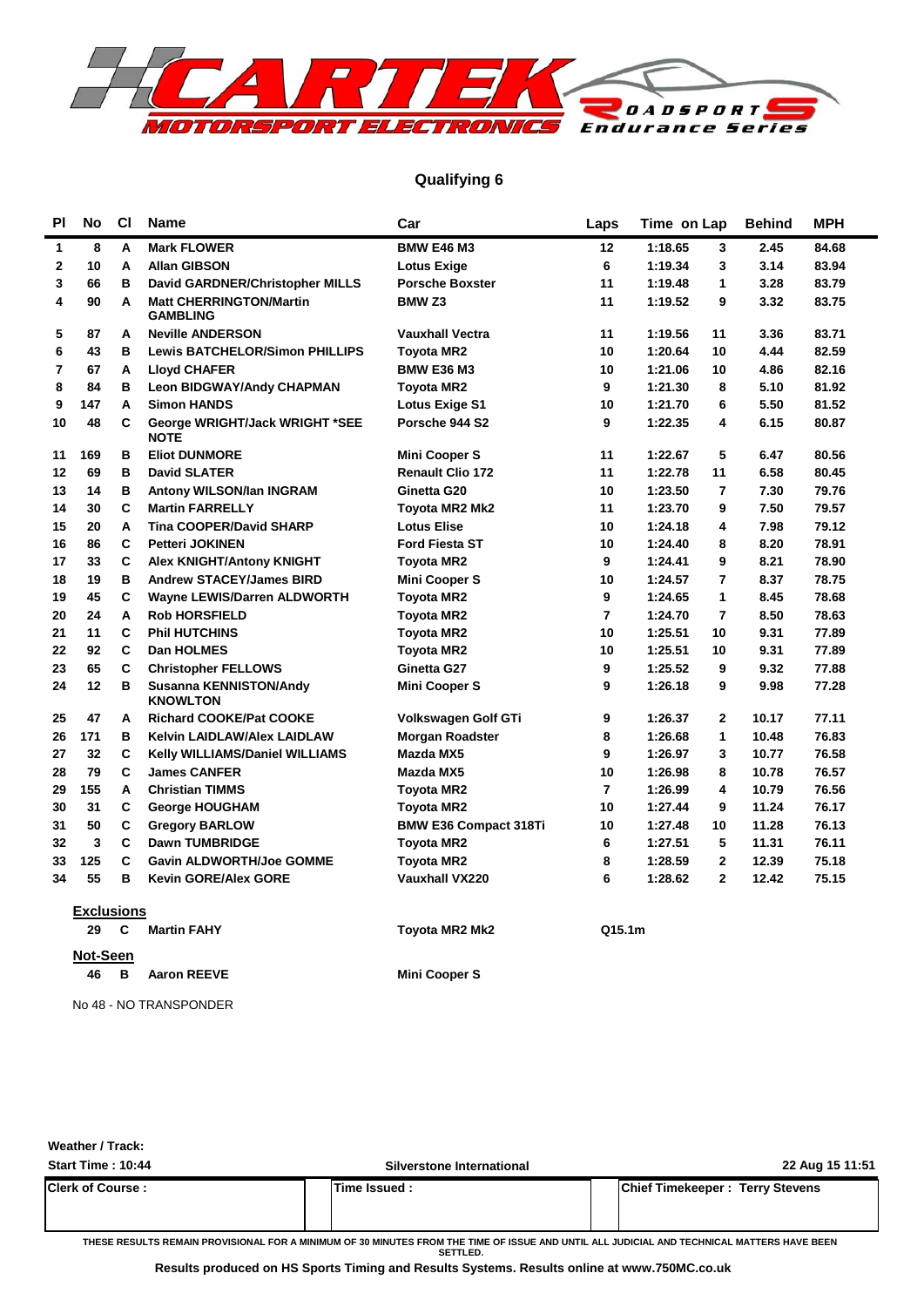## **750MC Cartek Roadsports Series**

#### **LAP TIMES - Qualifying 6**

| $\mathbf{3}$ |                       | <b>Dawn TUMBRIDGE</b>                                                                                                                            |              |                     |                                                      |                                                                               |                  |              |                           |                              |
|--------------|-----------------------|--------------------------------------------------------------------------------------------------------------------------------------------------|--------------|---------------------|------------------------------------------------------|-------------------------------------------------------------------------------|------------------|--------------|---------------------------|------------------------------|
|              |                       | Lap 1 2 3 4 5 6 7 8<br>1   1:28.82   1:27.71   1:30.38   1:29.09   1:27.51   1:32.13                                                             |              |                     |                                                      |                                                                               |                  |              | $9^{\circ}$               | 10                           |
| 8            |                       | <b>Mark FLOWER</b>                                                                                                                               |              |                     |                                                      |                                                                               |                  |              |                           |                              |
|              | Lap                   | $\sim$ 1<br>1   1:26.35   1:21.12   1:18.65   1:21.03   1:19.53   1:21.01   1:20.36   1:20.87   1:20.76   1:19.74<br>11  1:21.35  1:20.28        |              |                     |                                                      | $2 \qquad 3 \qquad 4 \qquad 5 \qquad 6 \qquad 7$                              |                  |              | $9^{\circ}$<br>$8 - 1$    | 10                           |
| 10           |                       | <b>Allan GIBSON</b>                                                                                                                              |              |                     |                                                      |                                                                               |                  |              |                           |                              |
|              | $1 \quad \Box$        | Lap 1 2 3 4 5 6 7 8                                                                                                                              |              |                     | 1:20.05  1:20.36  1:19.34  1:20.90  1:20.80  1:30.96 |                                                                               |                  |              | $\overline{9}$            | 10                           |
| 11           |                       | <b>Phil HUTCHINS</b>                                                                                                                             |              |                     |                                                      |                                                                               |                  |              |                           |                              |
|              |                       | Lap 1 2 3 4 5 6 7 8 9<br>1   1:36.27   1:28.02   1:27.20   1:27.72   1:29.05   1:28.20   1:27.67   1:27.67   1:29.97   1:25.51                   |              |                     |                                                      |                                                                               |                  |              |                           | $\blacksquare$ 10            |
| 12           |                       | <b>Susanna KENNISTON</b>                                                                                                                         |              |                     |                                                      |                                                                               |                  |              |                           |                              |
|              | Lap                   | $\sim$ 1.000 $\sim$ 1.000 $\sim$<br>1    1:35.37    1:30.82    1:28.51    1:35.28    3:40.28    1:27.43    1:29.21    1:28.26    1:26.18         | $\mathbf{2}$ |                     |                                                      | 3 4 5 6 7                                                                     |                  |              | $\overline{9}$<br>$8 - 1$ | $\blacksquare$ 10            |
| 14           |                       | <b>Antony WILSON</b>                                                                                                                             |              |                     |                                                      |                                                                               |                  |              |                           |                              |
|              |                       | Lap 1 2 3 4 5 6 7 8<br>1   1:25.39   1:25.14   1:32.14   3:14.17   1:23.65   1:23.64   1:23.50   1:23.96                                         |              |                     |                                                      |                                                                               |                  |              | 9<br>1:25.02              | $\blacksquare$ 10<br>1:24.66 |
| 19           |                       | <b>Andrew STACEY</b>                                                                                                                             |              |                     |                                                      |                                                                               |                  |              |                           |                              |
|              |                       | Lap 1<br>1   1:30.59   1:28.74   1:25.95   1:25.78   1:28.51   1:26.75   1:24.57   1:24.61   1:28.01                                             |              |                     |                                                      | $2 \qquad 3 \qquad 4 \qquad 5 \qquad 6 \qquad 7$                              |                  |              | $8 - 1$<br>9              | $\sim$ 10<br>1:26.88         |
| 20           |                       | <b>Tina COOPER</b>                                                                                                                               |              |                     |                                                      |                                                                               |                  |              |                           |                              |
|              |                       | Lap 1                                                                                                                                            |              | $2 \qquad \qquad 3$ |                                                      | 4 5 6 7                                                                       | 3:06.50  1:30.46 | 8<br>1:28.06 | 9<br>1:28.47              | $\blacksquare$ 10<br>1:29.33 |
| 24           |                       | <b>Rob HORSFIELD</b>                                                                                                                             |              |                     |                                                      |                                                                               |                  |              |                           |                              |
|              | Lap<br>$1 \quad \Box$ | $\sim$ $\sim$ 1                                                                                                                                  |              |                     |                                                      | 2 3 4 5 6 7<br>1:28.25    6:31.20    1:34.31    1:34.24    1:28.66    1:24.70 |                  | $8 -$        | $\overline{\mathbf{9}}$   | $\overline{10}$              |
| 29           |                       | <b>Martin FAHY</b>                                                                                                                               |              |                     |                                                      |                                                                               |                  |              |                           |                              |
|              |                       | Lap 1 2 3 4 5 6 7 8 9 10<br>1   1:30.92   1:27.73   1:26.82   1:26.19   1:28.64   1:26.53   1:27.71   1:29.38   1:28.11   1:28.15<br>11  1:28.23 |              |                     |                                                      |                                                                               |                  |              |                           |                              |
| 30           |                       | <b>Martin FARRELLY</b>                                                                                                                           |              |                     |                                                      |                                                                               |                  |              |                           |                              |
|              |                       | Lap 1 2 3 4 5 6 7 8 9 10<br>1   1:28.63   1:25.02   1:24.70   1:25.23   1:25.78   1:24.21   1:25.86   1:25.87   1:23.70   1:24.09<br>11  1:24.39 |              |                     |                                                      |                                                                               |                  |              |                           |                              |
| 31           |                       | <b>George HOUGHAM</b>                                                                                                                            |              |                     |                                                      |                                                                               |                  |              |                           |                              |
|              |                       | Lap 1 2 3 4 5 6 7 8 9<br>1   1:30.93   1:28.97   1:28.27   1:33.93   1:28.11   1:30.61   1:30.05                                                 |              |                     |                                                      |                                                                               |                  |              | 1:28.00  1:27.44          | $\overline{10}$<br>1:28.68   |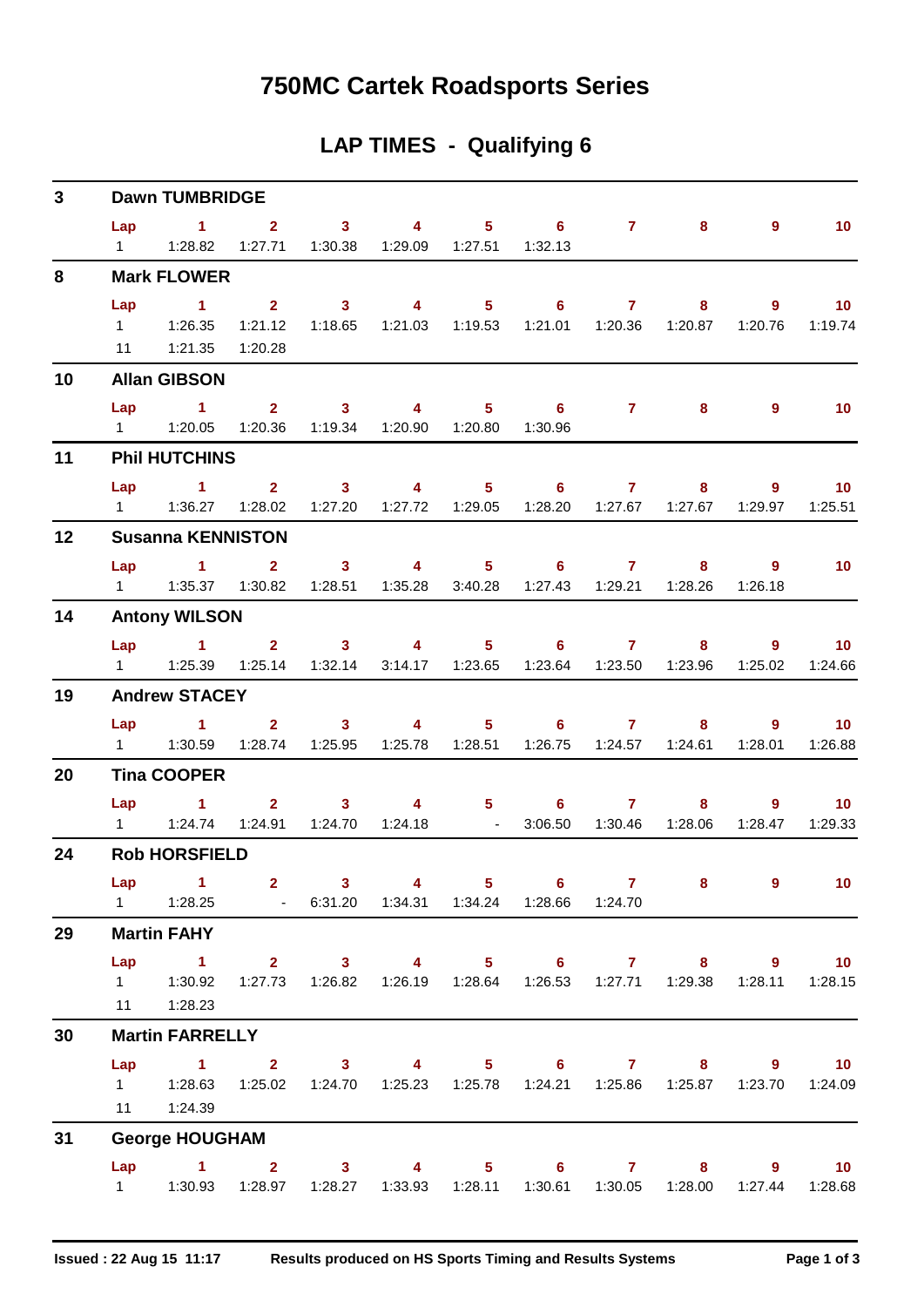| Lap<br>$1 \t2 \t3 \t4$<br>$5 \t\t 6 \t\t 7$<br>10 <sub>1</sub><br>$8 - 1$<br>9<br>1   1:29.06   1:30.35   1:26.97   1:29.87   3:12.42   1:31.81   1:51.78   1:34.23   1:32.34<br>33<br><b>Alex KNIGHT</b><br>Lap 1<br>4 5 6 7 8 9<br>$2^{\circ}$<br>$\sim$ 3<br>10<br>1:32.34  1:28.62  1:30.15  3:33.54  1:25.66  1:24.44  1:24.69<br>$1 \t 1:33.30$<br>1:24.41<br>43<br><b>Lewis BATCHELOR</b><br>$\mathbf{1}$<br>$\overline{\mathbf{3}}$<br>$\overline{4}$<br>$5 \t\t 6 \t\t 7 \t\t 8$<br>2 <sup>7</sup><br>$9^{\circ}$<br>$-10$<br>Lap<br>1   1:31.39   1:27.60   1:24.77   1:22.92   1:22.85   1:24.74   2:50.48   1:22.43   1:21.04<br>1:20.64<br>45<br><b>Wayne LEWIS</b><br>Lap 1 2 3 4 5 6 7 8<br>10<br>$\overline{9}$<br>1   1:24.65   1:25.45   1:25.00   1:24.71   1:25.87   1:25.28   1:36.83   1:43.54<br>1:26.36<br>47<br><b>Richard COOKE</b><br>$2 \t 3 \t 4$<br>Lap<br>$\sim$ $\sim$ $\sim$ $\sim$ $\sim$ $\sim$<br>$5 \t\t 6 \t\t 7$<br>10 <sub>1</sub><br>$8 \qquad \qquad 9$<br>1   1:32.66   1:26.37   1:29.14   1:36.68   3:41.55   1:31.92   1:30.60   1:29.63   1:32.59<br>48<br><b>George WRIGHT</b><br>$Lap$ 1<br>$\overline{4}$<br>$2 \t 3$<br>$5 \t\t 6 \t\t 7 \t\t 8$<br>10<br>9<br>1   1:27.03   1:27.67   1:24.36   1:22.35   1:23.28   1:24.14   1:30.98<br>2:50.58<br>1:26.08<br>50<br><b>Gregory BARLOW</b><br>Lap 1 2 3 4<br>$5 \t\t 6 \t\t 7$<br>$-10$<br>$8 - 1$<br>$9^{\circ}$<br>1   1:30.47   1:29.95   1:28.01   1:28.12   1:28.05   1:28.93   1:28.26   1:30.88   1:31.86<br>55<br><b>Kevin GORE</b><br>$2 \qquad 3 \qquad 4 \qquad 5 \qquad 6 \qquad 7$<br>Lap 1<br>$\overline{10}$<br>9<br>$\overline{\mathbf{8}}$ and $\overline{\mathbf{8}}$<br>1:28.62  1:31.07  5:57.20  1:32.98<br>1:30.01<br>65<br><b>Christopher FELLOWS</b><br>$\overline{\mathbf{2}}$<br>Lap 1<br>3 <sup>7</sup><br>$\overline{4}$<br>$5 \t\t 6$<br>$7 \quad \overline{\phantom{1}}$<br>$\overline{10}$<br>$8 - 1$<br>9<br>1   1:29.61   1:27.46   1:25.85   1:27.82   1:27.85   1:26.13   1:25.90   1:26.52   1:25.52<br>66<br><b>David GARDNER</b><br>Lap 1 2 3 4 5 6 7 8 9 10<br>11   1:23.41<br>67<br><b>Lloyd CHAFER</b><br>Lap 1 2 3 4 5 6 7 8 9 10<br>1   1:27.39   1:22.58   1:21.45   1:21.63   1:21.54   1:22.00   1:24.11   1:22.49   1:21.88<br>69<br><b>David SLATER</b><br>1 2 3 4 5 6 7 8 9 10<br>Lap<br>1    1:27.37    1:30.87    1:26.59    1:25.27    1:25.25    1:26.31    1:25.68    1:24.81    1:23.99    1:24.80<br>11  1:22.78<br>79<br><b>James CANFER</b><br>Lap 1 2 3 4 5 6 7 8 9 10<br>84<br><b>Leon BIDGWAY</b><br>Lap 1 2 3 4 5 6 7 8 9<br>$\overline{10}$<br>1   1:28.23   1:25.11   1:25.38   1:23.74   1:21.99   3:25.56   1:21.63   1:21.30   1:21.77 | 32 | <b>Kelly WILLIAMS</b> |  |  |  |  |  |
|---------------------------------------------------------------------------------------------------------------------------------------------------------------------------------------------------------------------------------------------------------------------------------------------------------------------------------------------------------------------------------------------------------------------------------------------------------------------------------------------------------------------------------------------------------------------------------------------------------------------------------------------------------------------------------------------------------------------------------------------------------------------------------------------------------------------------------------------------------------------------------------------------------------------------------------------------------------------------------------------------------------------------------------------------------------------------------------------------------------------------------------------------------------------------------------------------------------------------------------------------------------------------------------------------------------------------------------------------------------------------------------------------------------------------------------------------------------------------------------------------------------------------------------------------------------------------------------------------------------------------------------------------------------------------------------------------------------------------------------------------------------------------------------------------------------------------------------------------------------------------------------------------------------------------------------------------------------------------------------------------------------------------------------------------------------------------------------------------------------------------------------------------------------------------------------------------------------------------------------------------------------------------------------------------------------------------------------------------------------------------------------------------------------------------------------------------------------------------------------------------------------------------------------------------------------------------------------------------------------------------------------------------------------------------------------------------------------|----|-----------------------|--|--|--|--|--|
| 1:27.48<br>1   1:19.48   1:20.50   1:19.96   1:20.93   1:19.90   1:19.79   1:23.68   3:01.21   1:21.70   1:26.53<br>1:21.06<br>1   1:31.40   1:28.74   1:27.82   1:29.74   1:27.02   1:29.67   1:28.16   1:26.98   1:27.94   1:47.32                                                                                                                                                                                                                                                                                                                                                                                                                                                                                                                                                                                                                                                                                                                                                                                                                                                                                                                                                                                                                                                                                                                                                                                                                                                                                                                                                                                                                                                                                                                                                                                                                                                                                                                                                                                                                                                                                                                                                                                                                                                                                                                                                                                                                                                                                                                                                                                                                                                                          |    |                       |  |  |  |  |  |
|                                                                                                                                                                                                                                                                                                                                                                                                                                                                                                                                                                                                                                                                                                                                                                                                                                                                                                                                                                                                                                                                                                                                                                                                                                                                                                                                                                                                                                                                                                                                                                                                                                                                                                                                                                                                                                                                                                                                                                                                                                                                                                                                                                                                                                                                                                                                                                                                                                                                                                                                                                                                                                                                                                               |    |                       |  |  |  |  |  |
|                                                                                                                                                                                                                                                                                                                                                                                                                                                                                                                                                                                                                                                                                                                                                                                                                                                                                                                                                                                                                                                                                                                                                                                                                                                                                                                                                                                                                                                                                                                                                                                                                                                                                                                                                                                                                                                                                                                                                                                                                                                                                                                                                                                                                                                                                                                                                                                                                                                                                                                                                                                                                                                                                                               |    |                       |  |  |  |  |  |
|                                                                                                                                                                                                                                                                                                                                                                                                                                                                                                                                                                                                                                                                                                                                                                                                                                                                                                                                                                                                                                                                                                                                                                                                                                                                                                                                                                                                                                                                                                                                                                                                                                                                                                                                                                                                                                                                                                                                                                                                                                                                                                                                                                                                                                                                                                                                                                                                                                                                                                                                                                                                                                                                                                               |    |                       |  |  |  |  |  |
|                                                                                                                                                                                                                                                                                                                                                                                                                                                                                                                                                                                                                                                                                                                                                                                                                                                                                                                                                                                                                                                                                                                                                                                                                                                                                                                                                                                                                                                                                                                                                                                                                                                                                                                                                                                                                                                                                                                                                                                                                                                                                                                                                                                                                                                                                                                                                                                                                                                                                                                                                                                                                                                                                                               |    |                       |  |  |  |  |  |
|                                                                                                                                                                                                                                                                                                                                                                                                                                                                                                                                                                                                                                                                                                                                                                                                                                                                                                                                                                                                                                                                                                                                                                                                                                                                                                                                                                                                                                                                                                                                                                                                                                                                                                                                                                                                                                                                                                                                                                                                                                                                                                                                                                                                                                                                                                                                                                                                                                                                                                                                                                                                                                                                                                               |    |                       |  |  |  |  |  |
|                                                                                                                                                                                                                                                                                                                                                                                                                                                                                                                                                                                                                                                                                                                                                                                                                                                                                                                                                                                                                                                                                                                                                                                                                                                                                                                                                                                                                                                                                                                                                                                                                                                                                                                                                                                                                                                                                                                                                                                                                                                                                                                                                                                                                                                                                                                                                                                                                                                                                                                                                                                                                                                                                                               |    |                       |  |  |  |  |  |
|                                                                                                                                                                                                                                                                                                                                                                                                                                                                                                                                                                                                                                                                                                                                                                                                                                                                                                                                                                                                                                                                                                                                                                                                                                                                                                                                                                                                                                                                                                                                                                                                                                                                                                                                                                                                                                                                                                                                                                                                                                                                                                                                                                                                                                                                                                                                                                                                                                                                                                                                                                                                                                                                                                               |    |                       |  |  |  |  |  |
|                                                                                                                                                                                                                                                                                                                                                                                                                                                                                                                                                                                                                                                                                                                                                                                                                                                                                                                                                                                                                                                                                                                                                                                                                                                                                                                                                                                                                                                                                                                                                                                                                                                                                                                                                                                                                                                                                                                                                                                                                                                                                                                                                                                                                                                                                                                                                                                                                                                                                                                                                                                                                                                                                                               |    |                       |  |  |  |  |  |
|                                                                                                                                                                                                                                                                                                                                                                                                                                                                                                                                                                                                                                                                                                                                                                                                                                                                                                                                                                                                                                                                                                                                                                                                                                                                                                                                                                                                                                                                                                                                                                                                                                                                                                                                                                                                                                                                                                                                                                                                                                                                                                                                                                                                                                                                                                                                                                                                                                                                                                                                                                                                                                                                                                               |    |                       |  |  |  |  |  |
|                                                                                                                                                                                                                                                                                                                                                                                                                                                                                                                                                                                                                                                                                                                                                                                                                                                                                                                                                                                                                                                                                                                                                                                                                                                                                                                                                                                                                                                                                                                                                                                                                                                                                                                                                                                                                                                                                                                                                                                                                                                                                                                                                                                                                                                                                                                                                                                                                                                                                                                                                                                                                                                                                                               |    |                       |  |  |  |  |  |
|                                                                                                                                                                                                                                                                                                                                                                                                                                                                                                                                                                                                                                                                                                                                                                                                                                                                                                                                                                                                                                                                                                                                                                                                                                                                                                                                                                                                                                                                                                                                                                                                                                                                                                                                                                                                                                                                                                                                                                                                                                                                                                                                                                                                                                                                                                                                                                                                                                                                                                                                                                                                                                                                                                               |    |                       |  |  |  |  |  |
|                                                                                                                                                                                                                                                                                                                                                                                                                                                                                                                                                                                                                                                                                                                                                                                                                                                                                                                                                                                                                                                                                                                                                                                                                                                                                                                                                                                                                                                                                                                                                                                                                                                                                                                                                                                                                                                                                                                                                                                                                                                                                                                                                                                                                                                                                                                                                                                                                                                                                                                                                                                                                                                                                                               |    |                       |  |  |  |  |  |
|                                                                                                                                                                                                                                                                                                                                                                                                                                                                                                                                                                                                                                                                                                                                                                                                                                                                                                                                                                                                                                                                                                                                                                                                                                                                                                                                                                                                                                                                                                                                                                                                                                                                                                                                                                                                                                                                                                                                                                                                                                                                                                                                                                                                                                                                                                                                                                                                                                                                                                                                                                                                                                                                                                               |    |                       |  |  |  |  |  |
|                                                                                                                                                                                                                                                                                                                                                                                                                                                                                                                                                                                                                                                                                                                                                                                                                                                                                                                                                                                                                                                                                                                                                                                                                                                                                                                                                                                                                                                                                                                                                                                                                                                                                                                                                                                                                                                                                                                                                                                                                                                                                                                                                                                                                                                                                                                                                                                                                                                                                                                                                                                                                                                                                                               |    |                       |  |  |  |  |  |
|                                                                                                                                                                                                                                                                                                                                                                                                                                                                                                                                                                                                                                                                                                                                                                                                                                                                                                                                                                                                                                                                                                                                                                                                                                                                                                                                                                                                                                                                                                                                                                                                                                                                                                                                                                                                                                                                                                                                                                                                                                                                                                                                                                                                                                                                                                                                                                                                                                                                                                                                                                                                                                                                                                               |    |                       |  |  |  |  |  |
|                                                                                                                                                                                                                                                                                                                                                                                                                                                                                                                                                                                                                                                                                                                                                                                                                                                                                                                                                                                                                                                                                                                                                                                                                                                                                                                                                                                                                                                                                                                                                                                                                                                                                                                                                                                                                                                                                                                                                                                                                                                                                                                                                                                                                                                                                                                                                                                                                                                                                                                                                                                                                                                                                                               |    |                       |  |  |  |  |  |
|                                                                                                                                                                                                                                                                                                                                                                                                                                                                                                                                                                                                                                                                                                                                                                                                                                                                                                                                                                                                                                                                                                                                                                                                                                                                                                                                                                                                                                                                                                                                                                                                                                                                                                                                                                                                                                                                                                                                                                                                                                                                                                                                                                                                                                                                                                                                                                                                                                                                                                                                                                                                                                                                                                               |    |                       |  |  |  |  |  |
|                                                                                                                                                                                                                                                                                                                                                                                                                                                                                                                                                                                                                                                                                                                                                                                                                                                                                                                                                                                                                                                                                                                                                                                                                                                                                                                                                                                                                                                                                                                                                                                                                                                                                                                                                                                                                                                                                                                                                                                                                                                                                                                                                                                                                                                                                                                                                                                                                                                                                                                                                                                                                                                                                                               |    |                       |  |  |  |  |  |
|                                                                                                                                                                                                                                                                                                                                                                                                                                                                                                                                                                                                                                                                                                                                                                                                                                                                                                                                                                                                                                                                                                                                                                                                                                                                                                                                                                                                                                                                                                                                                                                                                                                                                                                                                                                                                                                                                                                                                                                                                                                                                                                                                                                                                                                                                                                                                                                                                                                                                                                                                                                                                                                                                                               |    |                       |  |  |  |  |  |
|                                                                                                                                                                                                                                                                                                                                                                                                                                                                                                                                                                                                                                                                                                                                                                                                                                                                                                                                                                                                                                                                                                                                                                                                                                                                                                                                                                                                                                                                                                                                                                                                                                                                                                                                                                                                                                                                                                                                                                                                                                                                                                                                                                                                                                                                                                                                                                                                                                                                                                                                                                                                                                                                                                               |    |                       |  |  |  |  |  |
|                                                                                                                                                                                                                                                                                                                                                                                                                                                                                                                                                                                                                                                                                                                                                                                                                                                                                                                                                                                                                                                                                                                                                                                                                                                                                                                                                                                                                                                                                                                                                                                                                                                                                                                                                                                                                                                                                                                                                                                                                                                                                                                                                                                                                                                                                                                                                                                                                                                                                                                                                                                                                                                                                                               |    |                       |  |  |  |  |  |
|                                                                                                                                                                                                                                                                                                                                                                                                                                                                                                                                                                                                                                                                                                                                                                                                                                                                                                                                                                                                                                                                                                                                                                                                                                                                                                                                                                                                                                                                                                                                                                                                                                                                                                                                                                                                                                                                                                                                                                                                                                                                                                                                                                                                                                                                                                                                                                                                                                                                                                                                                                                                                                                                                                               |    |                       |  |  |  |  |  |
|                                                                                                                                                                                                                                                                                                                                                                                                                                                                                                                                                                                                                                                                                                                                                                                                                                                                                                                                                                                                                                                                                                                                                                                                                                                                                                                                                                                                                                                                                                                                                                                                                                                                                                                                                                                                                                                                                                                                                                                                                                                                                                                                                                                                                                                                                                                                                                                                                                                                                                                                                                                                                                                                                                               |    |                       |  |  |  |  |  |
|                                                                                                                                                                                                                                                                                                                                                                                                                                                                                                                                                                                                                                                                                                                                                                                                                                                                                                                                                                                                                                                                                                                                                                                                                                                                                                                                                                                                                                                                                                                                                                                                                                                                                                                                                                                                                                                                                                                                                                                                                                                                                                                                                                                                                                                                                                                                                                                                                                                                                                                                                                                                                                                                                                               |    |                       |  |  |  |  |  |
|                                                                                                                                                                                                                                                                                                                                                                                                                                                                                                                                                                                                                                                                                                                                                                                                                                                                                                                                                                                                                                                                                                                                                                                                                                                                                                                                                                                                                                                                                                                                                                                                                                                                                                                                                                                                                                                                                                                                                                                                                                                                                                                                                                                                                                                                                                                                                                                                                                                                                                                                                                                                                                                                                                               |    |                       |  |  |  |  |  |
|                                                                                                                                                                                                                                                                                                                                                                                                                                                                                                                                                                                                                                                                                                                                                                                                                                                                                                                                                                                                                                                                                                                                                                                                                                                                                                                                                                                                                                                                                                                                                                                                                                                                                                                                                                                                                                                                                                                                                                                                                                                                                                                                                                                                                                                                                                                                                                                                                                                                                                                                                                                                                                                                                                               |    |                       |  |  |  |  |  |
|                                                                                                                                                                                                                                                                                                                                                                                                                                                                                                                                                                                                                                                                                                                                                                                                                                                                                                                                                                                                                                                                                                                                                                                                                                                                                                                                                                                                                                                                                                                                                                                                                                                                                                                                                                                                                                                                                                                                                                                                                                                                                                                                                                                                                                                                                                                                                                                                                                                                                                                                                                                                                                                                                                               |    |                       |  |  |  |  |  |
|                                                                                                                                                                                                                                                                                                                                                                                                                                                                                                                                                                                                                                                                                                                                                                                                                                                                                                                                                                                                                                                                                                                                                                                                                                                                                                                                                                                                                                                                                                                                                                                                                                                                                                                                                                                                                                                                                                                                                                                                                                                                                                                                                                                                                                                                                                                                                                                                                                                                                                                                                                                                                                                                                                               |    |                       |  |  |  |  |  |
|                                                                                                                                                                                                                                                                                                                                                                                                                                                                                                                                                                                                                                                                                                                                                                                                                                                                                                                                                                                                                                                                                                                                                                                                                                                                                                                                                                                                                                                                                                                                                                                                                                                                                                                                                                                                                                                                                                                                                                                                                                                                                                                                                                                                                                                                                                                                                                                                                                                                                                                                                                                                                                                                                                               |    |                       |  |  |  |  |  |
|                                                                                                                                                                                                                                                                                                                                                                                                                                                                                                                                                                                                                                                                                                                                                                                                                                                                                                                                                                                                                                                                                                                                                                                                                                                                                                                                                                                                                                                                                                                                                                                                                                                                                                                                                                                                                                                                                                                                                                                                                                                                                                                                                                                                                                                                                                                                                                                                                                                                                                                                                                                                                                                                                                               |    |                       |  |  |  |  |  |
|                                                                                                                                                                                                                                                                                                                                                                                                                                                                                                                                                                                                                                                                                                                                                                                                                                                                                                                                                                                                                                                                                                                                                                                                                                                                                                                                                                                                                                                                                                                                                                                                                                                                                                                                                                                                                                                                                                                                                                                                                                                                                                                                                                                                                                                                                                                                                                                                                                                                                                                                                                                                                                                                                                               |    |                       |  |  |  |  |  |
|                                                                                                                                                                                                                                                                                                                                                                                                                                                                                                                                                                                                                                                                                                                                                                                                                                                                                                                                                                                                                                                                                                                                                                                                                                                                                                                                                                                                                                                                                                                                                                                                                                                                                                                                                                                                                                                                                                                                                                                                                                                                                                                                                                                                                                                                                                                                                                                                                                                                                                                                                                                                                                                                                                               |    |                       |  |  |  |  |  |
|                                                                                                                                                                                                                                                                                                                                                                                                                                                                                                                                                                                                                                                                                                                                                                                                                                                                                                                                                                                                                                                                                                                                                                                                                                                                                                                                                                                                                                                                                                                                                                                                                                                                                                                                                                                                                                                                                                                                                                                                                                                                                                                                                                                                                                                                                                                                                                                                                                                                                                                                                                                                                                                                                                               |    |                       |  |  |  |  |  |
|                                                                                                                                                                                                                                                                                                                                                                                                                                                                                                                                                                                                                                                                                                                                                                                                                                                                                                                                                                                                                                                                                                                                                                                                                                                                                                                                                                                                                                                                                                                                                                                                                                                                                                                                                                                                                                                                                                                                                                                                                                                                                                                                                                                                                                                                                                                                                                                                                                                                                                                                                                                                                                                                                                               |    |                       |  |  |  |  |  |
|                                                                                                                                                                                                                                                                                                                                                                                                                                                                                                                                                                                                                                                                                                                                                                                                                                                                                                                                                                                                                                                                                                                                                                                                                                                                                                                                                                                                                                                                                                                                                                                                                                                                                                                                                                                                                                                                                                                                                                                                                                                                                                                                                                                                                                                                                                                                                                                                                                                                                                                                                                                                                                                                                                               |    |                       |  |  |  |  |  |
|                                                                                                                                                                                                                                                                                                                                                                                                                                                                                                                                                                                                                                                                                                                                                                                                                                                                                                                                                                                                                                                                                                                                                                                                                                                                                                                                                                                                                                                                                                                                                                                                                                                                                                                                                                                                                                                                                                                                                                                                                                                                                                                                                                                                                                                                                                                                                                                                                                                                                                                                                                                                                                                                                                               |    |                       |  |  |  |  |  |
|                                                                                                                                                                                                                                                                                                                                                                                                                                                                                                                                                                                                                                                                                                                                                                                                                                                                                                                                                                                                                                                                                                                                                                                                                                                                                                                                                                                                                                                                                                                                                                                                                                                                                                                                                                                                                                                                                                                                                                                                                                                                                                                                                                                                                                                                                                                                                                                                                                                                                                                                                                                                                                                                                                               |    |                       |  |  |  |  |  |
|                                                                                                                                                                                                                                                                                                                                                                                                                                                                                                                                                                                                                                                                                                                                                                                                                                                                                                                                                                                                                                                                                                                                                                                                                                                                                                                                                                                                                                                                                                                                                                                                                                                                                                                                                                                                                                                                                                                                                                                                                                                                                                                                                                                                                                                                                                                                                                                                                                                                                                                                                                                                                                                                                                               |    |                       |  |  |  |  |  |
|                                                                                                                                                                                                                                                                                                                                                                                                                                                                                                                                                                                                                                                                                                                                                                                                                                                                                                                                                                                                                                                                                                                                                                                                                                                                                                                                                                                                                                                                                                                                                                                                                                                                                                                                                                                                                                                                                                                                                                                                                                                                                                                                                                                                                                                                                                                                                                                                                                                                                                                                                                                                                                                                                                               |    |                       |  |  |  |  |  |
|                                                                                                                                                                                                                                                                                                                                                                                                                                                                                                                                                                                                                                                                                                                                                                                                                                                                                                                                                                                                                                                                                                                                                                                                                                                                                                                                                                                                                                                                                                                                                                                                                                                                                                                                                                                                                                                                                                                                                                                                                                                                                                                                                                                                                                                                                                                                                                                                                                                                                                                                                                                                                                                                                                               |    |                       |  |  |  |  |  |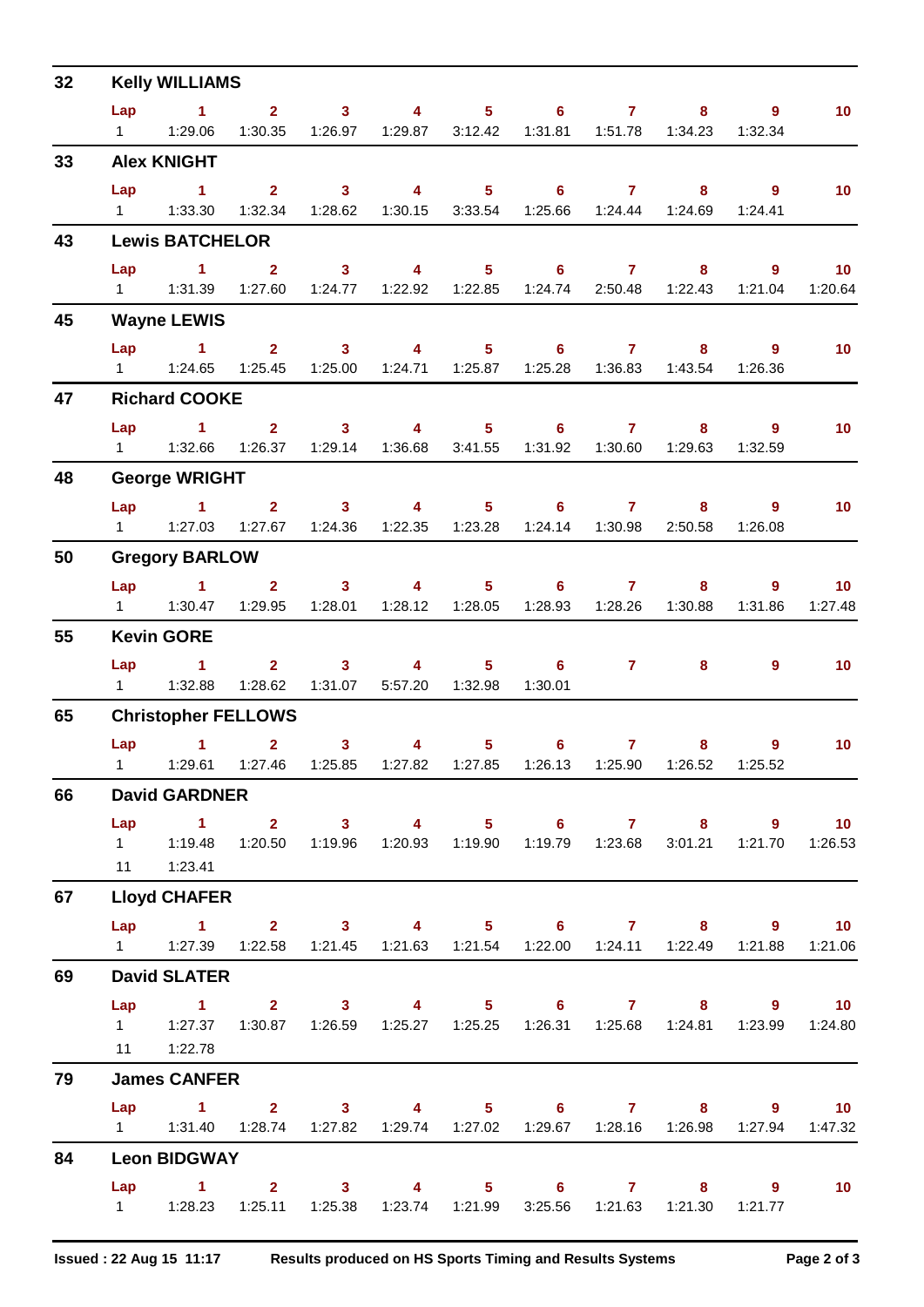| 86  |                | <b>Petteri JOKINEN</b>                                                                                |                |                                                                                                                                                                                                                                                                                                                                                                                                                         |                                                                                                                                                                                                                                                                                                                                    |                                   |                            |                     |                                       |                |                  |
|-----|----------------|-------------------------------------------------------------------------------------------------------|----------------|-------------------------------------------------------------------------------------------------------------------------------------------------------------------------------------------------------------------------------------------------------------------------------------------------------------------------------------------------------------------------------------------------------------------------|------------------------------------------------------------------------------------------------------------------------------------------------------------------------------------------------------------------------------------------------------------------------------------------------------------------------------------|-----------------------------------|----------------------------|---------------------|---------------------------------------|----------------|------------------|
|     | Lap            | $1 \t 2$                                                                                              |                |                                                                                                                                                                                                                                                                                                                                                                                                                         | $3 \qquad 4$                                                                                                                                                                                                                                                                                                                       | $5 -$                             |                            | $6\qquad 7$         | 8                                     | $9^{\circ}$    | $\overline{10}$  |
|     | $1 \quad \Box$ |                                                                                                       |                | 1:26.59  1:26.31  1:30.10  1:24.66  1:26.25  1:25.92  1:27.68  1:24.40                                                                                                                                                                                                                                                                                                                                                  |                                                                                                                                                                                                                                                                                                                                    |                                   |                            |                     |                                       | 1:25.19        | 1:25.25          |
| 87  |                | <b>Neville ANDERSON</b>                                                                               |                |                                                                                                                                                                                                                                                                                                                                                                                                                         |                                                                                                                                                                                                                                                                                                                                    |                                   |                            |                     |                                       |                |                  |
|     | Lap            | $\sim$ 1                                                                                              | 2 <sup>1</sup> | 3 <sup>1</sup>                                                                                                                                                                                                                                                                                                                                                                                                          | $\overline{4}$                                                                                                                                                                                                                                                                                                                     | $5 -$                             |                            | $6 \qquad \qquad 7$ | 8                                     | $9^{\circ}$    | 10 <sup>°</sup>  |
|     |                | 1   1:25.67   1:23.29   1:21.91   1:21.76   1:21.97   1:21.71   1:21.60   1:20.22   1:20.50   1:21.62 |                |                                                                                                                                                                                                                                                                                                                                                                                                                         |                                                                                                                                                                                                                                                                                                                                    |                                   |                            |                     |                                       |                |                  |
|     |                | 11 1:19.56                                                                                            |                |                                                                                                                                                                                                                                                                                                                                                                                                                         |                                                                                                                                                                                                                                                                                                                                    |                                   |                            |                     |                                       |                |                  |
| 90  |                | <b>Matt CHERRINGTON</b>                                                                               |                |                                                                                                                                                                                                                                                                                                                                                                                                                         |                                                                                                                                                                                                                                                                                                                                    |                                   |                            |                     |                                       |                |                  |
|     | Lap            | $\sim$ 1                                                                                              | 2 <sup>1</sup> |                                                                                                                                                                                                                                                                                                                                                                                                                         | $3 \t 4$                                                                                                                                                                                                                                                                                                                           |                                   |                            | $5 \t\t 6 \t\t 7$   |                                       | $\overline{9}$ | $\sim$ 10        |
|     |                | 1   1:21.16   1:22.23   1:26.14   1:20.51   1:20.67   - 3:06.87   1:19.89                             |                |                                                                                                                                                                                                                                                                                                                                                                                                                         |                                                                                                                                                                                                                                                                                                                                    |                                   |                            |                     |                                       |                | 1:19.52  1:20.04 |
|     |                | 11 1:19.96                                                                                            |                |                                                                                                                                                                                                                                                                                                                                                                                                                         |                                                                                                                                                                                                                                                                                                                                    |                                   |                            |                     |                                       |                |                  |
| 92  |                | <b>Dan HOLMES</b>                                                                                     |                |                                                                                                                                                                                                                                                                                                                                                                                                                         |                                                                                                                                                                                                                                                                                                                                    |                                   |                            |                     |                                       |                |                  |
|     | Lap            | $\sim$ 1                                                                                              |                | $2 \qquad 3 \qquad 4$                                                                                                                                                                                                                                                                                                                                                                                                   |                                                                                                                                                                                                                                                                                                                                    |                                   |                            | $5 \t\t 6 \t\t 7$   |                                       | 9              | $\sim$ 10        |
|     |                | 1   1:27.38   1:27.72   1:25.53   1:25.57   1:27.28   1:28.60   1:26.60   1:27.48   1:30.45   1:25.51 |                |                                                                                                                                                                                                                                                                                                                                                                                                                         |                                                                                                                                                                                                                                                                                                                                    |                                   |                            |                     |                                       |                |                  |
| 125 |                | <b>Gavin ALDWORTH</b>                                                                                 |                |                                                                                                                                                                                                                                                                                                                                                                                                                         |                                                                                                                                                                                                                                                                                                                                    |                                   |                            |                     |                                       |                |                  |
|     | Lap            | $\sim$ $-1$                                                                                           | $2^{\circ}$    | $\overline{\mathbf{3}}$                                                                                                                                                                                                                                                                                                                                                                                                 | $\overline{\mathbf{4}}$                                                                                                                                                                                                                                                                                                            | $5 -$                             | $\overline{\phantom{a}}$ 6 | $\overline{7}$      | 8                                     | 9              | 10               |
|     | $1 \quad$      | 1:31.65                                                                                               |                |                                                                                                                                                                                                                                                                                                                                                                                                                         |                                                                                                                                                                                                                                                                                                                                    |                                   |                            | 4:39.31  1:28.79    | 1:30.48                               |                |                  |
| 147 |                | <b>Simon HANDS</b>                                                                                    |                |                                                                                                                                                                                                                                                                                                                                                                                                                         |                                                                                                                                                                                                                                                                                                                                    |                                   |                            |                     |                                       |                |                  |
|     | Lap            | $\sim$ $\sim$ 1.                                                                                      |                | $2 \t 3$                                                                                                                                                                                                                                                                                                                                                                                                                | $\sim$ 4                                                                                                                                                                                                                                                                                                                           |                                   |                            | $5 \t\t 6 \t\t 7$   | 8                                     | 9              | 10 <sup>°</sup>  |
|     |                | 1   1:24.80   1:23.92   1:22.85   1:24.09   1:21.94   1:21.70   1:25.59   1:21.93                     |                |                                                                                                                                                                                                                                                                                                                                                                                                                         |                                                                                                                                                                                                                                                                                                                                    |                                   |                            |                     |                                       | 1:25.69        | 1:41.06          |
| 155 |                | <b>Christian TIMMS</b>                                                                                |                |                                                                                                                                                                                                                                                                                                                                                                                                                         |                                                                                                                                                                                                                                                                                                                                    |                                   |                            |                     |                                       |                |                  |
|     |                | $Lap$ 1                                                                                               |                | 3 <sup>7</sup><br>$\overline{\mathbf{2}}$ and $\overline{\mathbf{2}}$ and $\overline{\mathbf{2}}$ and $\overline{\mathbf{2}}$ and $\overline{\mathbf{2}}$ and $\overline{\mathbf{2}}$ and $\overline{\mathbf{2}}$ and $\overline{\mathbf{2}}$ and $\overline{\mathbf{2}}$ and $\overline{\mathbf{2}}$ and $\overline{\mathbf{2}}$ and $\overline{\mathbf{2}}$ and $\overline{\mathbf{2}}$ and $\overline{\mathbf{2}}$ a | $\overline{4}$                                                                                                                                                                                                                                                                                                                     |                                   | $5 \t\t 6 \t\t 7$          |                     | 8                                     | 9              | 10 <sup>°</sup>  |
|     |                | 1   1:27.82   1:28.22   1:31.68   1:26.99   1:52.14   5:26.31   1:30.88                               |                |                                                                                                                                                                                                                                                                                                                                                                                                                         |                                                                                                                                                                                                                                                                                                                                    |                                   |                            |                     |                                       |                |                  |
| 169 |                | <b>Eliot DUNMORE</b>                                                                                  |                |                                                                                                                                                                                                                                                                                                                                                                                                                         |                                                                                                                                                                                                                                                                                                                                    |                                   |                            |                     |                                       |                |                  |
|     |                | Lap 1                                                                                                 |                | $2 \t 3$                                                                                                                                                                                                                                                                                                                                                                                                                | $\overline{4}$ and $\overline{4}$ and $\overline{4}$ and $\overline{4}$ and $\overline{4}$ and $\overline{4}$ and $\overline{4}$ and $\overline{4}$ and $\overline{4}$ and $\overline{4}$ and $\overline{4}$ and $\overline{4}$ and $\overline{4}$ and $\overline{4}$ and $\overline{4}$ and $\overline{4}$ and $\overline{4}$ and | $5 -$                             |                            | $6\qquad 7$         | 8                                     | 9              | $\overline{10}$  |
|     | $1 \quad$      | 1:27.98                                                                                               |                | 1:24.19  1:26.01  1:23.89  1:22.67  1:22.73  1:23.72  1:24.02  1:25.80                                                                                                                                                                                                                                                                                                                                                  |                                                                                                                                                                                                                                                                                                                                    |                                   |                            |                     |                                       |                | 1:23.10          |
|     |                | 11  1:23.65                                                                                           |                |                                                                                                                                                                                                                                                                                                                                                                                                                         |                                                                                                                                                                                                                                                                                                                                    |                                   |                            |                     |                                       |                |                  |
| 171 |                | <b>Kelvin LAIDLAW</b>                                                                                 |                |                                                                                                                                                                                                                                                                                                                                                                                                                         |                                                                                                                                                                                                                                                                                                                                    |                                   |                            |                     |                                       |                |                  |
|     |                | Lap 1                                                                                                 |                | $\overline{\mathbf{2}}$                                                                                                                                                                                                                                                                                                                                                                                                 | $3 \left  \right $                                                                                                                                                                                                                                                                                                                 | $\overline{4}$ and $\overline{4}$ | $5 - 5$                    | $6 \qquad \qquad$   | $7 \quad \overline{\phantom{1}}$<br>8 | $\overline{9}$ | 10               |
|     |                | 1    1:26.68    1:29.96    4:12.98    1:35.28    1:32.16    1:31.16    1:33.63                        |                |                                                                                                                                                                                                                                                                                                                                                                                                                         |                                                                                                                                                                                                                                                                                                                                    |                                   |                            |                     | 1:30.34                               |                |                  |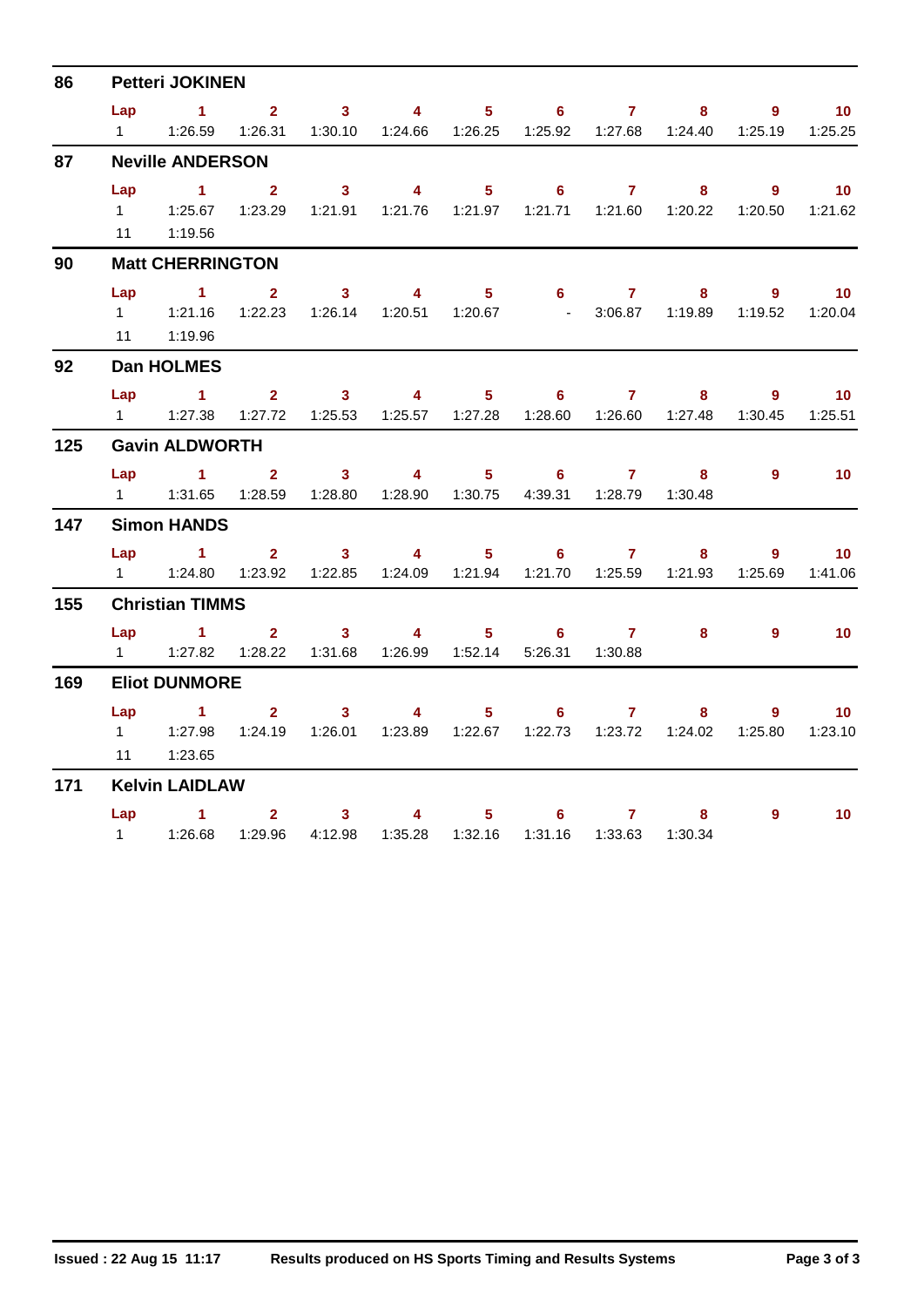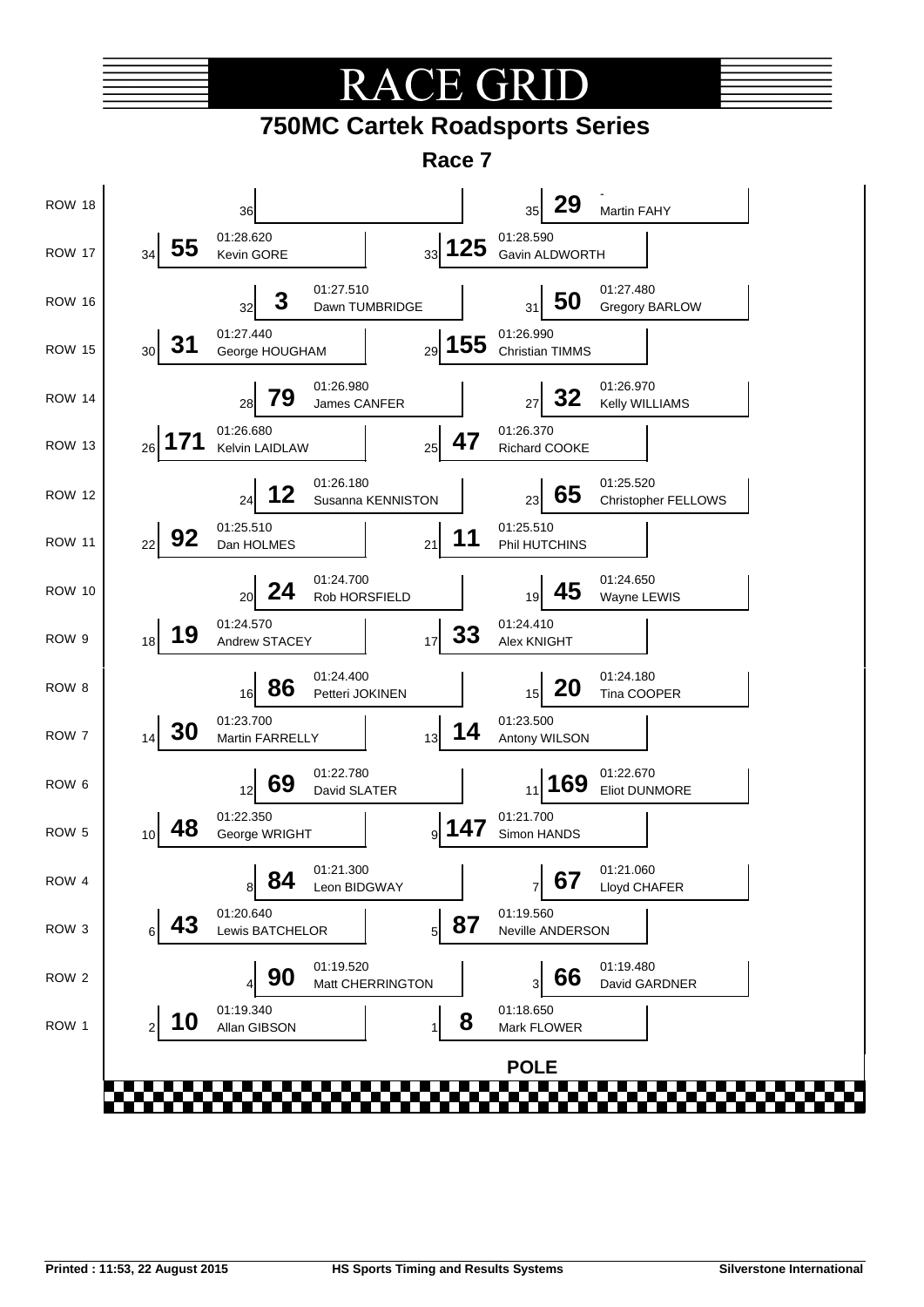

**Provisional Results - Race 7**

| PI             | <b>No</b>             | C <sub>1</sub> | <b>Name</b>                                      | Car<br>Laps                  |    | Time     |                | Behind MPH Best Lap on MPH |    |           |
|----------------|-----------------------|----------------|--------------------------------------------------|------------------------------|----|----------|----------------|----------------------------|----|-----------|
| 1              | 67                    | А              | <b>Lloyd CHAFER</b>                              | <b>BMW E36 M3</b>            | 33 | 46:05.73 |                | 79.47 1:19.79              | 33 | 83.47     |
| 2              | 66                    | в              | <b>David</b>                                     | <b>Porsche Boxster</b>       | 33 | 46:06.49 | 0.76           | 79.44 1:19.74              | 3  | 83.52     |
|                |                       |                | <b>GARDNER/Christopher</b><br><b>MILLS</b>       |                              |    |          |                |                            |    |           |
| 3              | 87                    | A              | <b>Neville ANDERSON</b>                          | <b>Vauxhall Vectra</b>       | 33 | 46:14.73 | 9.00           | 79.21 1:19.77              | 6  | 83.49     |
| 4              | 43                    | в              | <b>Lewis BATCHELOR/Simon</b><br><b>PHILLIPS</b>  | <b>Toyota MR2</b>            | 33 | 46:35.35 | 29.62          | 78.62 1:19.04              | 20 | 84.26     |
| 5              | 10                    | A              | <b>Allan GIBSON</b>                              | <b>Lotus Exige</b>           | 33 | 46:53.08 | 47.35          | 78.13 1:19.95              | 19 | 83.30     |
| 6              | 24                    | А              | <b>Rob HORSFIELD</b>                             | <b>Toyota MR2</b>            | 33 | 47:17.54 | 1:11.81        | 77.45 1:18.94              | 16 | 84.37     |
| $\overline{7}$ | 84                    | в              | Leon BIDGWAY/Andy<br><b>CHAPMAN</b>              | <b>Toyota MR2</b>            | 33 | 47:18.20 | 1:12.47        | 77.44 1:20.67              | 31 | 82.56     |
| 8              | 169                   | в              | <b>Eliot DUNMORE</b>                             | <b>Mini Cooper S</b>         | 33 | 47:21.04 | 1:15.31        | 77.36 1:21.68              | 13 | 81.54     |
| 9              | 30                    | C              | <b>Martin FARRELLY</b>                           | Toyota MR2 Mk2               | 32 | 46:38.82 | 1 Lap          | 76.15 1:23.53              | 29 | 79.73     |
| 10             | 47                    | А              | <b>Richard COOKE/Pat COOKE</b>                   | Volkswagen Golf GTi          | 32 | 47:01.36 | 1 Lap          | 75.54 1:22.42              | 6  | 80.81     |
| 11             | 19                    | в              | <b>Andrew STACEY/James</b><br><b>BIRD</b>        | <b>Mini Cooper S</b>         | 32 | 47:09.26 | 1 Lap          | 75.33 1:23.33              | 13 | 79.92     |
| 12             | 65                    | С              | <b>Christopher FELLOWS</b>                       | Ginetta G27                  | 32 | 47:11.94 | 1 Lap          | 75.26 1:23.43              | 28 | 79.83     |
| 13             | 86                    | C              | <b>Petteri JOKINEN</b>                           | <b>Ford Fiesta ST</b>        | 32 | 47:26.57 | 1 Lap          | 74.87 1:23.91              | 21 | 79.37     |
| 14             | 33                    | C              | <b>Alex KNIGHT/Antony KNIGHT</b>                 | <b>Toyota MR2</b>            | 31 | 46:20.60 | 2 Laps         | 74.25 1:23.92              | 26 | 79.36     |
| 15             | 20                    | А              | <b>Tina COOPER/David SHARP</b>                   | <b>Lotus Elise</b>           | 31 | 46:21.54 | 2 Laps         | 74.23 1:22.94              | 13 | 80.30     |
| 16             | 171                   | в              | <b>Kelvin LAIDLAW/Alex</b><br><b>LAIDLAW</b>     | <b>Morgan Roadster</b>       | 31 | 46:23.04 | 2 Laps         | 74.19 1:23.92              | 6  | 79.36     |
| 17             | 11                    | С              | <b>Phil HUTCHINS</b>                             | <b>Toyota MR2</b>            | 31 | 46:31.05 | 2 Laps         | 73.97 1:25.25              | 10 | 78.12     |
| 18             | 29                    | C              | <b>Martin FAHY</b>                               | Toyota MR2 Mk2               | 31 | 47:01.98 | 2 Laps         | 73.16 1:26.08              | 28 | 77.37     |
| 19             | 31                    | C              | <b>George HOUGHAM</b>                            | <b>Toyota MR2</b>            | 31 | 47:21.04 | 2 Laps         | 72.67 1:26.45              | 19 | 77.04     |
| 20             | 79                    | C              | <b>James CANFER</b>                              | Mazda MX5                    | 30 | 46:09.82 | 3 Laps         | 72.13 1:23.70              | 12 | 79.57     |
| 21             | 125                   | C              | <b>Gavin ALDWORTH/Joe</b><br><b>GOMME</b>        | <b>Toyota MR2</b>            | 30 | 46:19.41 | 3 Laps         | 71.89 1:27.22              | 5  | 76.36     |
| 22             | 45                    | С              | <b>Wayne LEWIS/Darren</b><br><b>ALDWORTH</b>     | Toyota MR2                   | 30 | 46:45.82 | 3 Laps         | 71.21 1:23.16              | 12 | 80.09     |
| 23             | 32                    | С              | Kelly WILLIAMS/Daniel<br><b>WILLIAMS</b>         | Mazda MX5                    | 30 | 46:49.48 | 3 Laps         | 71.12 1:26.60              | 22 | 76.91     |
|                | <b>Not-Classified</b> |                |                                                  |                              |    |          |                |                            |    |           |
|                | 48                    | C              | George WRIGHT/Jack WRIGHT                        | Porsche 944 S2               | 28 | 41:06.89 | <b>DNF</b>     | 75.59 1:22.01              | 15 | 81.21     |
|                | 155                   | А              | <b>Christian TIMMS</b>                           | <b>Toyota MR2</b>            | 26 | 41:20.38 | <b>DNF</b>     | 69.81 1:27.90              | 5  | 75.77     |
|                | 14                    | в              | Antony WILSON/Ian INGRAM                         | Ginetta G20                  | 21 | 31:36.37 | <b>DNF</b>     | 73.75 1:23.22              | 13 | 80.03     |
|                | 50                    | C              | <b>Gregory BARLOW</b>                            | <b>BMW E36 Compact 318Ti</b> | 17 | 27:28.47 | <b>DNF</b>     | 68.68 1:27.23              | 4  | 76.35     |
|                | 55                    | в              | <b>Kevin GORE/Alex GORE</b>                      | Vauxhall VX220               | 15 | 25:21.70 | <b>DNF</b>     | 65.65 1:25.82              | 14 | 77.60     |
|                | 92                    | С              | Dan HOLMES                                       | Toyota MR2                   | 13 | 20:32.85 | <b>DNF</b>     | 70.23 1:25.80              | 3  | 77.62     |
|                | 69                    | В              | <b>David SLATER</b>                              | <b>Renault Clio 172</b>      | 11 | 15:42.88 | <b>DNF</b>     | 77.70 1:22.70              | 4  | 80.53     |
|                | 8                     | А              | <b>Mark FLOWER</b>                               | <b>BMW E46 M3</b>            | 10 | 13:51.72 | <b>DNF</b>     | 80.08 1:19.11              | 7  | 84.19     |
|                | 12                    | в              | <b>Susanna KENNISTON/Andy</b><br><b>KNOWLTON</b> | Mini Cooper S                | 7  | 10:51.99 | <b>DNF</b>     | 71.50 1:27.97              |    | 5 75.71   |
|                | 90                    | A              | <b>Matt CHERRINGTON/Martin</b><br>GAMBLING       | <b>BMW Z3</b>                | 0  |          | <b>Starter</b> |                            |    |           |
|                | <b>Non-Starters</b>   |                |                                                  |                              |    |          |                |                            |    |           |
|                | 147                   | Α              | <b>Simon HANDS</b>                               | <b>Lotus Exige S1</b>        |    |          |                |                            |    |           |
|                | 3                     | C              | <b>Dawn TUMBRIDGE</b>                            | <b>Toyota MR2</b>            |    |          |                |                            |    |           |
|                | <b>Fastest Lap</b>    |                |                                                  |                              |    |          |                |                            |    |           |
|                | 24                    | A              | <b>Rob HORSFIELD</b>                             | <b>Toyota MR2</b>            |    |          |                | 1:18.94                    | 16 | 84.37     |
|                | 43                    | в              | <b>Lewis BATCHELOR/Simon</b><br><b>PHILLIPS</b>  | <b>Toyota MR2</b>            |    |          |                | 1:19.04                    | 20 | 84.26 Rec |
|                | 48                    | C              | George WRIGHT/Jack WRIGHT                        | Porsche 944 S2               |    |          |                | 1:22.01                    |    | 15 81.21  |

No 45 - Did not stop in pit window. 1 lap penalty as per championship reg 4.2

**Weather / Track:** Bright / Dry

| <b>Start Time: 15:09</b> | Silverstone International | 22 Aug 15 16:20                        |
|--------------------------|---------------------------|----------------------------------------|
| <b>Clerk of Course:</b>  | Time Issued:              | <b>Chief Timekeeper: Terry Stevens</b> |

**THESE RESULTS REMAIN PROVISIONAL FOR A MINIMUM OF 30 MINUTES FROM THE TIME OF ISSUE AND UNTIL ALL JUDICIAL AND TECHNICAL MATTERS HAVE BEEN SETTLED.**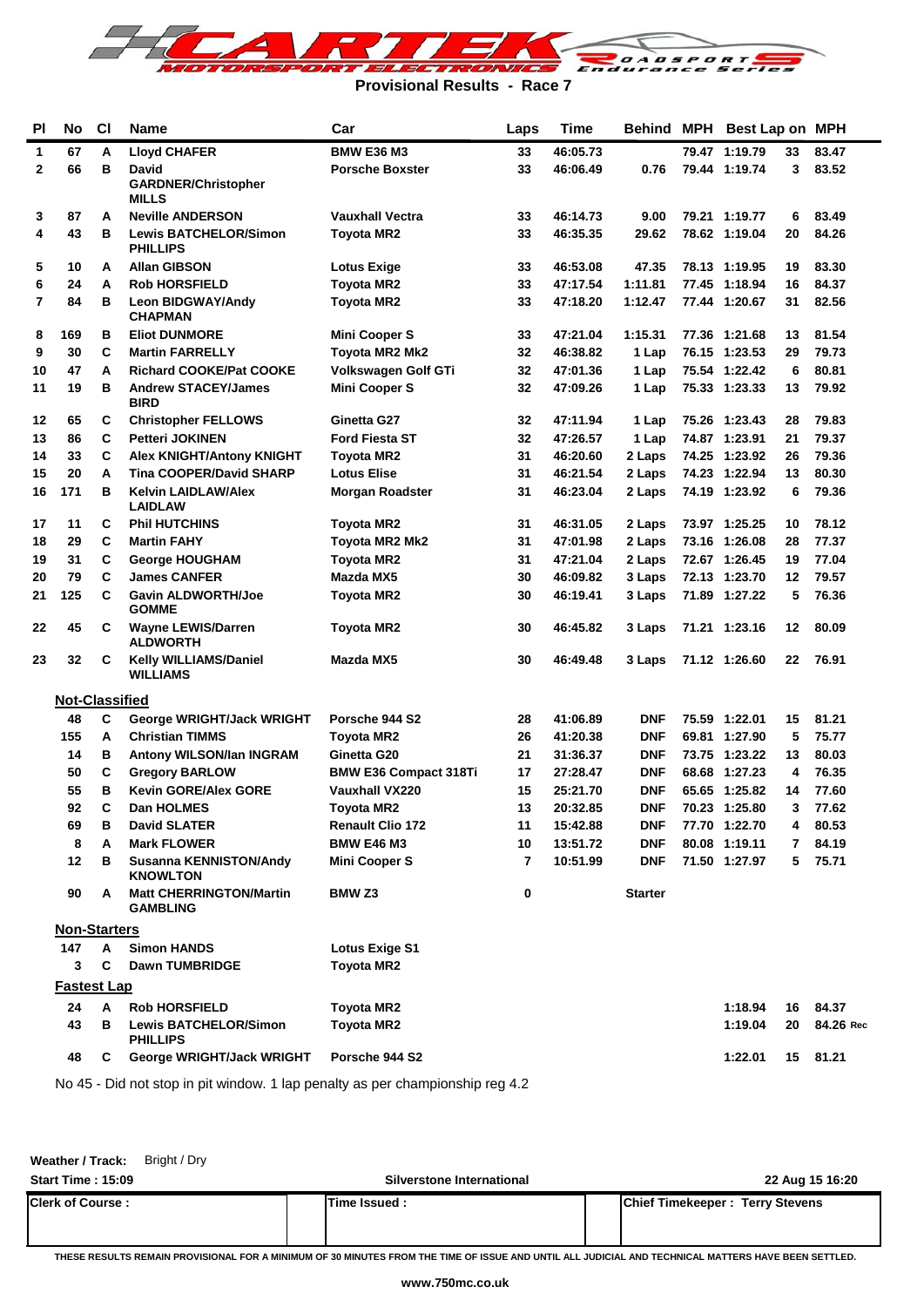|    | Lap 1       |    | Lap <sub>2</sub> |    | Lap <sub>3</sub> |     | Lap 4      |    | Lap <sub>5</sub> |    | Lap6        |    | Lap <sub>7</sub> |    | Lap <sub>8</sub> |    | Lap <sub>9</sub> |     | Lap <sub>10</sub> |
|----|-------------|----|------------------|----|------------------|-----|------------|----|------------------|----|-------------|----|------------------|----|------------------|----|------------------|-----|-------------------|
| No | Time        | No | Time             | No | Time             | No  | Time       | No | <b>Time</b>      | No | Time        | No | Time             | No | <b>Time</b>      | No | Time             | No. | Time              |
|    | 10 1:24.97  |    | 24 2:46.87       |    | 24 4:05.82       | 24  | 5:25.04    |    | 24 6:45.24       |    | 24 8:05.51  |    | 24 9:25.69       |    | 24 10:51.50      |    | 24 12:14.91      |     | 66 13:36.59       |
|    | 87 1:26.58  |    | 10 2:47.47       |    | 10 4:09.27       | 10  | 5:31.08    |    | 66 6:52.21       | 79 | 8:08.86 *1  |    | 66 9:32.52       |    | 12 10:51.99 *1   |    | 66 12:15.22      |     | 87 13:37.99       |
|    | 24 1:27.55  |    | 87 2:49.57       | 87 | 4:11.32          | 66  | 5:31.86    | 87 | 6:53.15          | 66 | 8:12.00     | 87 | 9:33.60          |    | 66 10:53.27      |    | 87 12:16.25      |     | 24 13:38.67       |
|    | 43 1:29.52  |    | 43 2:50.88       | 66 | 4:11.56          | 87  | 5:32.85    | 10 | 6:54.09          | 87 | 8:12.92     | 43 | 9:36.29          |    | 87 10:54.17      | 43 | 12:20.11         |     | 43 13:41.25       |
|    | 69 1:30.18  | 66 | 2:51.82          | 43 | 4:12.54          | 43  | 5:34.28    |    | 43 6:55.22       | 43 | 8:15.59     | 79 | $9:38.12$ *1     |    | 32 10:56.09 *1   | 67 | 12:22.14         |     | 67 13:42.85       |
|    | 169 1:31.24 |    | 69 2:54.55       |    | 169 4:17.47      | 169 | 5:39.77    | 67 | 7:00.54          | 10 | 8:16.27     | 10 | 9:38.33          |    | 43 10:57.20      | 8  | 12:23.22         |     | 10 13:45.45       |
|    | 48 1:31.26  |    | 169 2:54.93      | 69 | 4:18.31          | 67  | 5:40.29    |    | 169 7:02.48      | 67 | 8:20.51     |    | 67 9:40.59       |    | 67 11:01.31      | 10 | 12:24.54         |     | 8 13:51.72        |
|    | 66 1:31.41  |    | 48 2:55.20       | 48 | 4:18.57          | 69  | 5.41.01    | 8  | 7:03.07          | 8  | 8:22.82     | 8  | 9:41.93          |    | 10 11:01.79      |    | 155 12:25.22 *1  |     | 155 13:54.77 *1   |
|    | 30 1:32.63  |    | 30 2:57.21       | 67 | 4:19.30          | 48  | 5:41.47    | 48 | 7:04.16          |    | 169 8:26.11 |    | 169 9:48.80      |    | 8 11:02.12       |    | 32 12:28.21 *1   |     | 169 13:56.79      |
|    | 84 1:34.24  |    | 67 2:58.72       | 30 | 4:21.99          | 8   | 5:43.77    | 69 | 7:05.28          | 48 | 8:26.49     | 48 | 9:49.04          |    | 79 11:05.40 *1   |    | 79 12:33.64 *1   |     | 48 13:57.44       |
|    | 20 1:34.91  | 84 | 3:00.99          | 8  | 4:24.15          | 30  | 5:46.66    |    | 30 7:11.61       | 69 | 8:28.26     | 69 | 9:52.88          |    | 169 11:11.74     |    | 169 12:34.20     |     | 32 14:00.68 *1    |
|    | 8 1:35.51   | 20 | 3:01.56          | 20 | 4:27.16          | 20  | 5:51.66    |    | 20 7:15.58       | 30 | 8:36.32     |    | 30 10:02.99      |    | 48 11:12.21      |    | 48 12:34.34      |     | 79 14:01.22 *1    |
|    | 67 1:35.61  | 8  | 3:01.76          | 84 | 4:28.10          | 84  | 5:53.06    |    | 84 7:17.39       | 20 | 8:39.25     |    | 20 10:04.76      |    | 69 11:17.26      | 69 | 12:41.53         |     | 69 14:06.39       |
|    | 14 1:36.01  |    | 92 3:03.71       |    | 14 4:28.60       | 14  | 5:54.14    |    | 14 7:18.48       | 84 | 8:40.50     |    | 84 10:05.44      |    | 30 11:28.14      |    | 30 12:52.44      |     | 30 14:17.12       |
|    | 92 1:36.48  |    | 14 3:04.41       |    | 92 4:29.51       | 19  | 5:54.52    |    | 19 7:18.87       | 14 | 8:41.89     |    | 14 10:06.29      |    | 20 11:34.46      |    | 20 13:01.21      |     | 84 14:26.61       |
|    | 33 1:37.32  | 19 | 3:04.80          | 19 | 4:29.84          | 45  | 5:55.37    |    | 45 7:19.66       | 19 | 8:44.01     |    | 19 10:08.89      |    | 14 11:35.33      | 84 | 13:01.98         |     | 20 14:27.27       |
|    | 86 1:37.73  |    | 45 3:05.11       | 45 | 4:30.63          | 92  | 5:56.26    |    | 92 7:22.54       | 45 | 8:45.37     |    | 45 10:11.27      |    | 84 11:35.76      |    | 14 13:03.07      |     | 47 14:27.75       |
|    | 19 1:37.77  |    | 33 3:07.52       | 33 | 4:34.65          | 47  | 6:02.06    |    | 47 7:25.45       | 47 | 8:47.87     |    | 47 10:12.28      |    | 19 11:36.15      | 47 | 13:03.43         |     | 14 14:28.46       |
|    | 45 1:38.01  | 86 | 3:07.87          | 11 | 4:36.43          | 33  | 6:03.14    |    | 171 7:28.88      | 92 | 8:49.70     |    | 171 10:18.60     |    | 47 11:37.17      |    | 19 13:03.93      |     | 19 14:29.27       |
|    | 55 1:38.21  | 29 | 3:08.89          | 29 | 4:36.88          | 11  | 6:03.51    |    | 11 7:30.49       |    | 171 8:52.80 |    | 92 10:18.92      |    | 45 11:44.47      |    | 171 13:13.53     |     | 171 14:38.24      |
|    | 29 1:39.05  |    | 11 3:09.46       |    | 171 4:37.09      | 171 | 6:03.83    |    | 65 7:30.69       | 65 | 8:55.80     |    | 65 10:21.14      |    | 171 11:47.37     |    | 65 13:14.14      |     | 65 14:39.08       |
|    | 79 1:39.16  |    | 55 3:09.88       |    | 47 4:37.44       | 65  | 6:04.34    |    | 33 7:31.34       |    | 11 8:57.15  |    | 11 10:24.09      |    | 92 11:48.52      |    | 92 13:15.20      |     | 92 14:41.61       |
|    | 11 1:39.54  |    | 47 3:10.21       | 65 | 4:38.52          | 29  | 6:07.61    |    | 55 7:34.62       | 33 | 8:58.13     |    | 33 10:24.69      |    | 65 11:49.44      |    | 11 13:18.43      |     | 11 14:43.68       |
|    | 47 1:40.06  |    | 171 3:10.45      | 86 | 4:39.32          | 55  | 6:07.97    | 29 | 7:35.03          | 29 | 9:03.52     |    | 29 10:32.11      |    | 11 11:51.96      | 33 | 13:18.74         |     | 33 14:43.98       |
|    | 171 1:40.33 |    | 65 3:10.70       | 55 | 4:39.55          | 86  | 6:08.82    |    | 86 7:35.68       | 55 | 9:03.87     |    | 86 10:32.38      |    | 33 11:52.50      | 86 | 13:24.48         |     | 86 14:49.71       |
|    | 65 1:40.71  |    | 31 3:12.58       | 31 | 4:41.68          | 125 | 6:10.19    |    | 125 7:37.41      | 86 | 9:04.25     |    | 55 10:33.66      |    | 86 11:59.16      |    | 29 13:30.61      |     | 29 14:57.44       |
|    | 31 1:41.82  |    | 50 3:12.86       |    | 125 4:42.18      | 31  | 6:10.43    |    | 31 7:39.24       |    | 125 9:05.74 |    | 125 10:34.44     |    | 29 12:02.77      |    | 125 13:33.01     |     |                   |
|    | 50 1:42.24  |    | 125 3:13.09      |    | 50 4:43.46       | 50  | 6:10.69    |    | 50 7:39.52       | 31 | 9:07.80     |    | 31 10:35.84      |    | 55 12:03.55      |    | 31 13:34.22      |     |                   |
|    | 125 1:43.70 |    | 12 3:13.78       |    | 12 4:44.25       | 12  | 6:12.66    |    | 12 7:40.63       | 50 | 9:08.10     |    | 50 10:36.28      |    | 125 12:05.00     |    | 55 13:34.66      |     |                   |
|    | 12 1:44.07  |    | 32 3:15.45       |    | 32 4:46.24       | 32  | 6:17.87    |    | 32 7:49.79       | 12 | 9:09.15     |    | 155 10:51.29     |    | 31 12:06.28      |    | 50 13:34.93      |     |                   |
|    | 32 1:45.10  |    | 155 3:20.88      |    | 155 4:53.55      | 155 | 6:22.22    |    | 155 7:50.12      |    | 155 9:20.50 |    |                  |    | 50 12:06.66      |    |                  |     |                   |
|    | 155 1:46.03 |    | 79 3:47.28       | 79 | 5:14.56          |     | 79 6:42.10 |    |                  |    | 32 9:21.31  |    |                  |    |                  |    |                  |     |                   |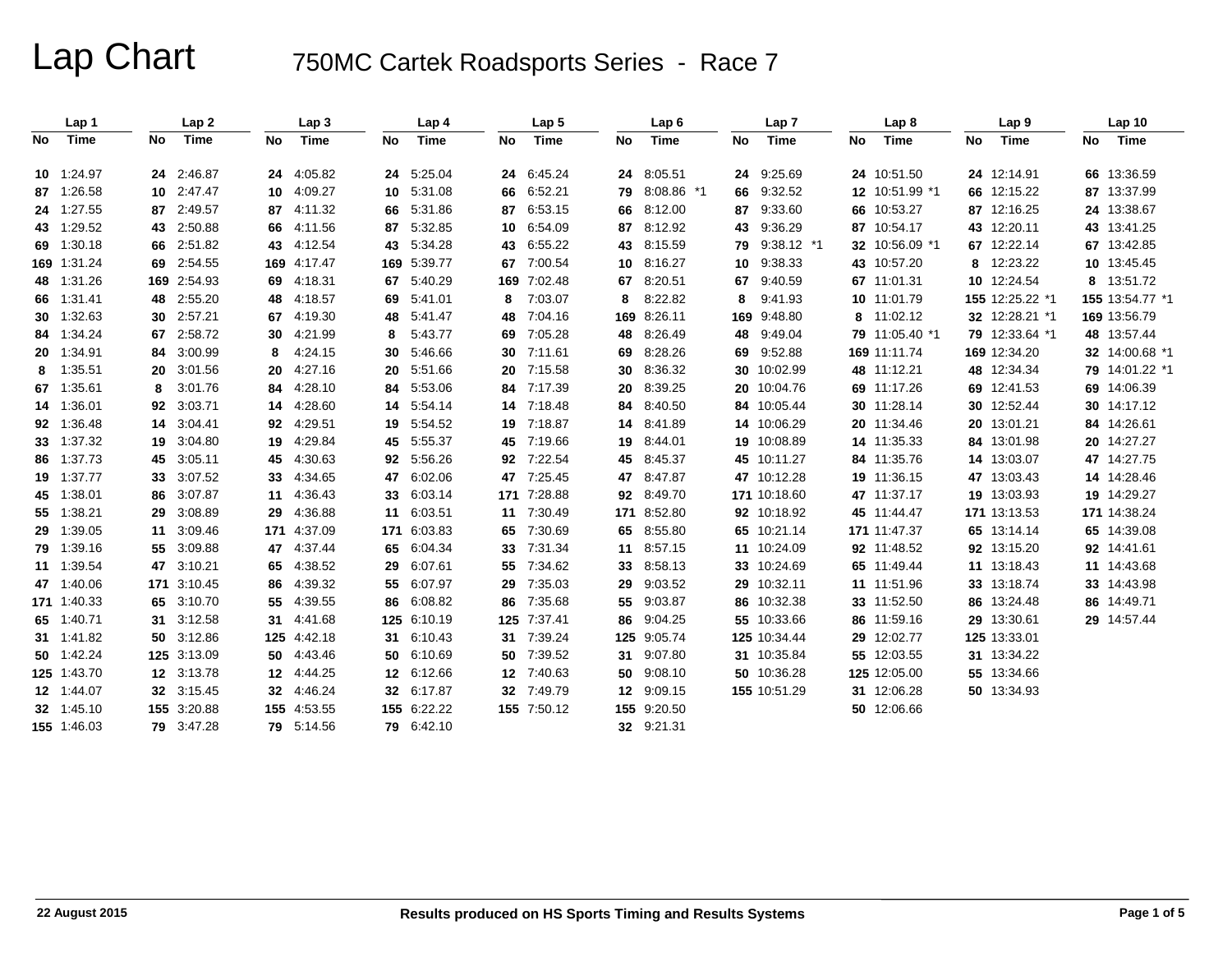| Lap 11          | Lap 12          | Lap 13          | Lap 14          | Lap 15          | Lap 16          | Lap 17          | Lap 18            | Lap 19          | Lap 20          |
|-----------------|-----------------|-----------------|-----------------|-----------------|-----------------|-----------------|-------------------|-----------------|-----------------|
| Time<br>No.     | Time<br>No      | Time<br>No      | Time<br>No      | Time<br>No      | Time<br>No      | No<br>Time      | <b>Time</b><br>No | Time<br>No      | Time<br>No      |
|                 |                 |                 |                 |                 |                 |                 |                   |                 |                 |
| 66 14:58.06     | 66 16:18.49     | 66 17:39.24     | 66 19:00.47     | 66 20:21.12     | 66 21:41.89     | 66 23:02.35     | 66 24:23.25       | 66 25:43.48     | 66 28:27.38     |
| 87 14:59.48     | 33 16:20.65 *1  | 86 17:40.36 *1  | 171 19:03.45 *1 | 43 20:29.49     | 24 21:46.04 *2  | 24 23:05.23 *2  | 19 24:23.91 *2    | 24 25:44.79 *2  | 125 28:30.87 *2 |
| 24 15:00.85     | 87 16:21.28     | 87 17:44.13     | 67 19:07.19     | 86 20:32.41 *1  | 65 21:48.48 *2  | 67 23:11.87 *1  | 24 24:24.17 *2    | 20 25:47.74 *2  | 79 28:32.48 *2  |
| 125 15:01.13 *1 | 24 16:21.89     | 67 17:45.28     | 86 19:07.89 *1  | 92 20:32.85 *2  | 43 21:48.73     | 65 23:13.91 *2  | 67 24:32.89 *1    | 14 25:48.60 *2  | 67 28:37.76     |
| 31 15:02.75 *1  | 29 16:24.32 *1  | 24 17:45.61     | 43 19:09.40     | 67 20:34.20     | 171 21:51.15 *2 | 171 23:18.23 *2 | 65 24:38.49 *2    | 19 25:48.92 *2  | 19 28:42.96 *1  |
| 43 15:02.96     | 67 16:24.56     | 33 17:48.27 *1  | 11 19:10.04 *1  | 87 20:36.21 *1  | 11 21:57.86 *2  | 87 23:19.48 *1  | 87 24:40.04 *1    | 47 25:51.58 *2  | 47 28:43.45 *1  |
| 67 15:03.17     | 43 16:27.04     | 43 17:48.47     | 33 19:15.60 *1  | 33 20:43.57 *1  | 86 21:58.18 *1  | 11 23:24.76 *2  | 171 24:45.20 *2   | 67 25:52.90 *1  | 87 28:43.64     |
| 55 15:04.52 *1  | 125 16:29.48 *1 | 29 17:51.18 *1  | 29 19:20.71 *1  | 29 20:48.23 *1  | 87 21:58.76 *1  | 86 23:25.25 *1  | 11 24:52.23 *2    | 87 26:00.96 *1  | 14 28:44.14 *1  |
| 50 15:05.63 *1  | 10 16:30.18     | 125 17:57.49 *1 | 55 19:22.19 *3  | 48 20:48.69     | 32 21:59.19 *2  | 32 23:35.88 *2  | 86 24:56.35 *1    | 65 26:04.03 *2  | 20 28:46.47 *1  |
| 10 15:06.94     | 31 16:31.64 *1  | 31 17:59.81 *1  | 48 19:26.68     | 55 20:49.43 *3  | 33 22:13.95 *1  | 169 23:40.32 *1 | 169 25:02.65 *1   | 171 26:11.51 *2 | 65 28:52.84 *1  |
| 169 15:18.88    | 50 16:35.26 *1  | 169 18:03.25    | 125 19:27.11 *1 | 125 20:54.79 *1 | 29 22:15.27 *1  | 55 23:42.81 *3  | 10 25:06.68 *1    | 32 26:14.56 *3  | 86 28:59.47 *1  |
| 48 15:19.99     | 169 16:41.57    | 48 18:04.17     | 31 19:28.05 *1  | 10 20:59.86 *1  | 55 22:16.99 *3  | 33 23:43.07 *1  | 29 25:14.27 *1    | 11 26:19.50 *2  | 171 29:03.39 *1 |
| 155 15:23.83 *1 | 48 16:42.14     | 155 18:20.34 *1 | 169 19:31.91    | 31 21:03.90 *1  | 169 22:17.59 *1 | 10 23:43.42 *1  | 43 25:15.67 *1    | 169 26:25.14 *1 | 155 29:05.70 *2 |
| 79 15:31.96 *1  | 155 16:52.03 *1 | 79 18:23.16 *1  | 10 19:38.34 *1  | 50 21:10.85 *2  | 10 22:21.48 *1  | 29 23:44.05 *1  | 48 25:18.08 *1    | 10 26:27.53 *1  | 32 29:08.74 *2  |
| 32 15:32.78 *1  | 79 16:59.46 *1  | 30 18:29.80     | 50 19:42.99 *2  | 79 21:14.41 *2  | 125 22:22.70 *1 | 125 23:52.17 *1 | 55 25:21.70 *3    | 43 26:35.46 *1  | 10 29:09.06     |
| 30 15:41.79     | 32 17:01.69 *1  | 45 18:30.82 *2  | 155 19:49.03 *1 | 155 21:17.35 *1 | 50 22:38.84 *2  | 48 23:54.13 *1  | 31 25:23.19 *2    | 33 26:37.10 *2  | 169 29:10.50    |
| 45 15:42.82 *2  | 30 17:05.48     | 32 18:33.17 *1  | 30 19:53.68     | 45 21:17.51 *2  | 79 22:41.78 *2  | 31 23:55.57 *2  | 45 25:32.51 *2    | 48 26:42.30 *1  | 11 29:11.67 *1  |
| 69 15:42.88     | 45 17:07.09 *2  | 84 18:37.48     | 45 19:53.98 *2  | 30 21:18.14     | 45 22:42.38 *2  | 50 24:06.47 *2  | 84 25:34.14 *1    | 30 26:50.14 *1  | 43 29:14.23     |
| 84 15:50.19     | 84 17:13.47     | 47 18:38.11     | 47 20:01.14     | 47 21:25.08     | 30 22:43.07     | 45 24:07.31 *2  | 50 25:35.29 *2    | 31 26:50.29 *2  | 33 29:25.94 *1  |
| 47 15:52.00     | 47 17:14.78     | 20 18:41.69     | 84 20:02.54     | 20 21:28.65     | 155 22:48.06 *1 | 79 24:10.22 *2  | 79 25:37.32 *2    | 84 26:55.60 *1  | 48 29:29.72     |
| 20 15:53.15     | 20 17:18.75     | 14 18:42.35     | 32 20:03.99 *1  | 14 21:31.68     | 47 22:54.37     | 30 24:11.60     |                   | 45 26:57.15 *2  | 29 29:32.62 *1  |
| 14 15:53.97     | 14 17:19.13     | 19 18:43.01     | 20 20:04.84     | 84 21:34.80     | 20 22:55.29     | 84 24:13.03 *1  |                   | 125 27:00.81 *2 | 84 29:37.93     |
| 19 15:54.33     | 19 17:19.68     | 65 18:55.10     | 14 20:06.02     |                 | 19 22:56.62 *1  | 155 24:19.49 *1 |                   | 79 27:04.70 *2  | 30 29:41.35     |
| 171 16:03.32    | 171 17:29.70    |                 | 19 20:15.08     |                 |                 | 14 24:22.38 *1  |                   | 24 27:04.84 *1  | 31 29:44.20 *1  |
| 65 16:03.75     | 65 17:30.19     |                 |                 |                 |                 |                 |                   | 20 27:15.78 *1  | 45 29:45.47 *1  |
| 92 16:08.14     | 92 17:34.85     |                 |                 |                 |                 |                 |                   | 67 27:16.07     | 24 29:46.18     |
| 11 16:11.59     | 11 17:38.92     |                 |                 |                 |                 |                 |                   | 19 27:16.49 *1  |                 |
| 86 16:14.14     |                 |                 |                 |                 |                 |                 |                   | 14 27:16.79 *1  |                 |
|                 |                 |                 |                 |                 |                 |                 |                   | 47 27:17.37 *1  |                 |
|                 |                 |                 |                 |                 |                 |                 |                   | 87 27:21.62     |                 |
|                 |                 |                 |                 |                 |                 |                 |                   | 65 27:28.05 *1  |                 |
|                 |                 |                 |                 |                 |                 |                 |                   | 50 27:28.47 *2  |                 |
|                 |                 |                 |                 |                 |                 |                 |                   | 86 27:34.25 *1  |                 |
|                 |                 |                 |                 |                 |                 |                 |                   | 155 27:34.89 *2 |                 |
|                 |                 |                 |                 |                 |                 |                 |                   | 171 27:37.57 *1 |                 |
|                 |                 |                 |                 |                 |                 |                 |                   | 32 27:41.66 *2  |                 |
|                 |                 |                 |                 |                 |                 |                 |                   | 11 27:45.51 *1  |                 |
|                 |                 |                 |                 |                 |                 |                 |                   | 169 27:47.05    |                 |
|                 |                 |                 |                 |                 |                 |                 |                   | 10 27:47.48     |                 |
|                 |                 |                 |                 |                 |                 |                 |                   | 43 27:55.19     |                 |
|                 |                 |                 |                 |                 |                 |                 |                   | 33 28:01.36 *1  |                 |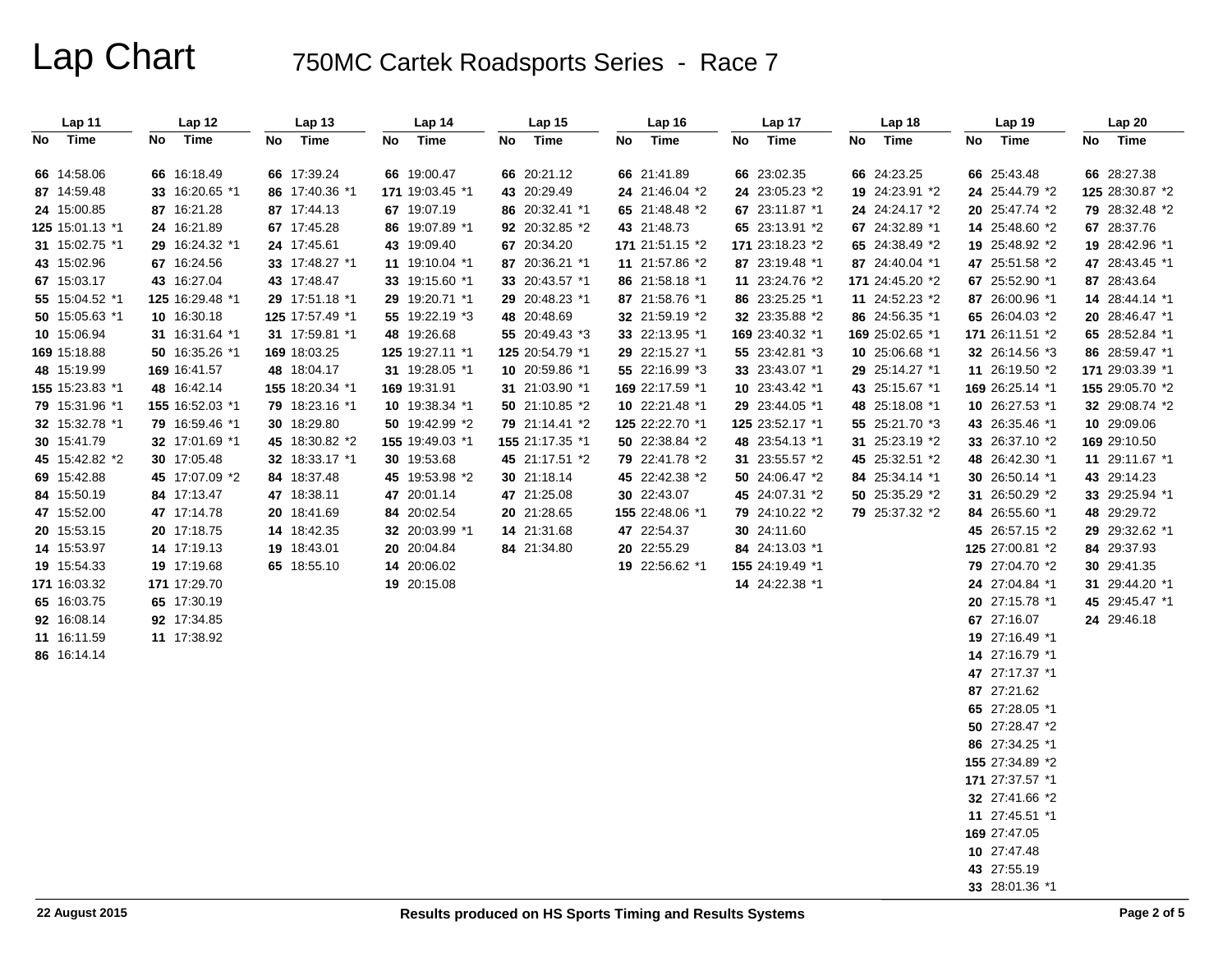28:05.34 \*1 28:05.74 28:15.75 28:16.70 28:17.75 \*1 28:21.74 \*1 28:24.70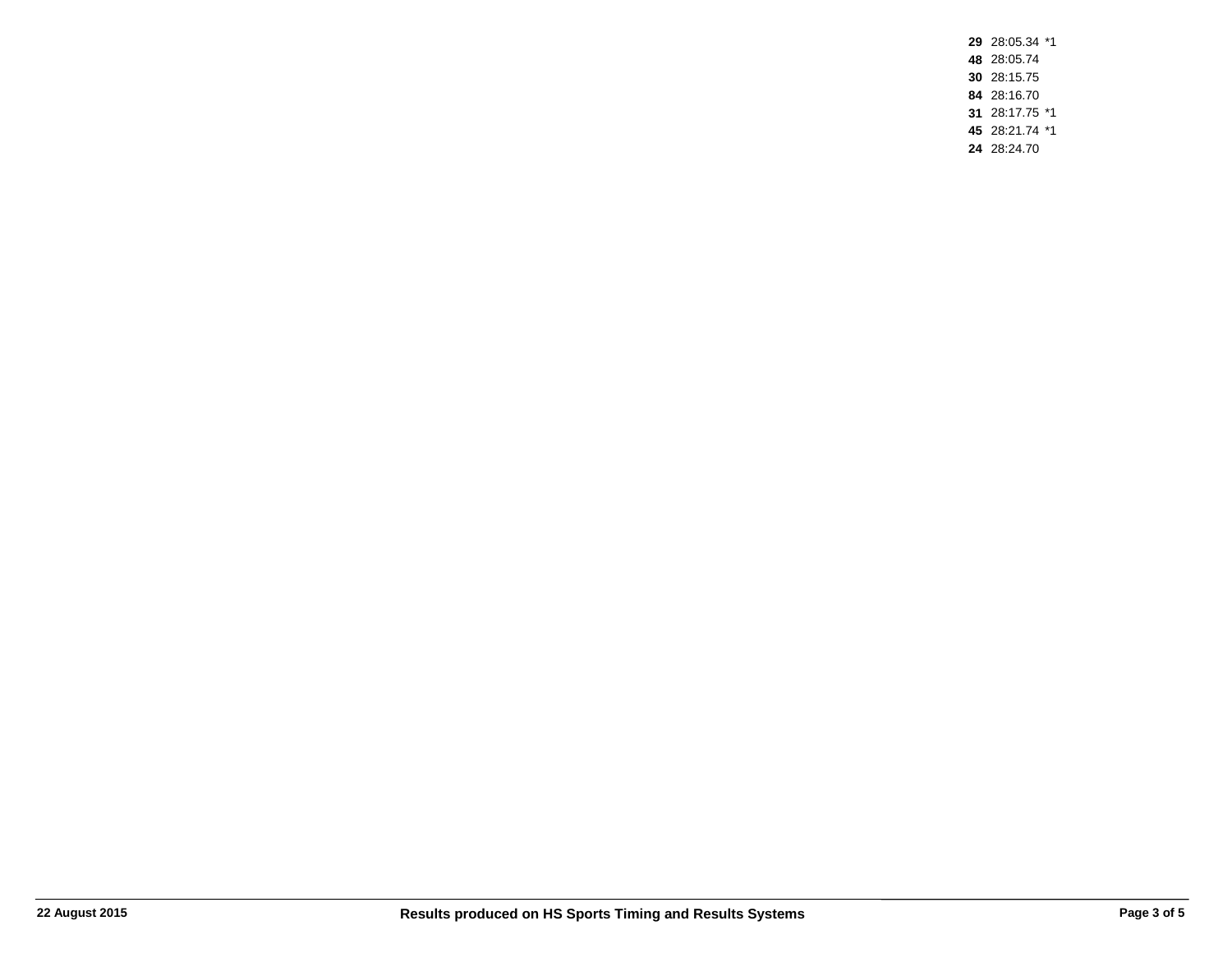|     | Lap <sub>21</sub> |    | Lap22           |    | Lap23           |    | Lap <sub>24</sub> |    | Lap25           |    | Lap 26          |    | Lap 27          |    | Lap <sub>28</sub> |    | Lap 29          |    | Lap30           |
|-----|-------------------|----|-----------------|----|-----------------|----|-------------------|----|-----------------|----|-----------------|----|-----------------|----|-------------------|----|-----------------|----|-----------------|
| No. | Time              | No | Time            | No | Time            | No | Time              | No | Time            | No | Time            | No | Time            | No | Time              | No | Time            | No | Time            |
|     | 66 29:49.54       |    | 66 31:11.06     |    | 66 32:32.84     |    | 66 33:55.41       |    | 66 35:18.32     |    | 66 36:39.67     |    | 66 38:00.76     |    | 66 39:21.48       |    | 66 40:41.90     |    | 66 42:03.08     |
|     | 67 29:58.10       |    | 31 31:12.43 *2  |    | 45 32:34.80 *2  |    | 30 33:55.43 *1    |    | 30 35:21.66 *1  |    | 48 36:43.24 *1  |    | 67 38:04.24     |    | 67 39:24.24       |    | 67 40:44.46     |    | 67 42:04.34     |
|     | 125 30:00.21 *2   |    | 67 31:18.58     |    | 67 32:39.20     |    | 67 34:00.23       |    | 29 35:22.66 *2  |    | 67 36:43.69     |    | 155 38:05.75 *3 |    | 87 39:27.42       | 11 | 40:46.05 *2     |    | 33 42:06.32 *2  |
|     | 79 30:00.86 *2    |    | 87 31:24.83     |    | 31 32:39.67 *2  |    | 45 34:00.61 *2    |    | 67 35:23.04     |    | 30 36:46.16 *1  |    | 87 38:06.45     |    | 32 39:28.69 *3    |    | 87 40:48.09     |    | 87 42:09.19     |
|     | 87 30:04.87       |    | 125 31:28.23 *2 |    | 87 32:45.04     |    | 87 34:05.31       |    | 87 35:25.92     |    | 87 36:46.59     |    | 30 38:10.43 *1  |    | 30 39:35.86 *1    |    | 32 40:56.71 *3  |    | 11 42:12.23 *2  |
|     | 14 30:07.72 *1    |    | 79 31:29.15 *2  |    | 125 32:55.75 *2 |    | 31 34:07.41 *2    |    | 45 35:26.30 *2  |    | 45 36:50.55 *2  |    | 48 38:10.95 *1  |    | 155 39:37.69 *3   |    | 30 41:00.05 *1  |    | 32 42:23.47 *3  |
|     | 19 30:08.31 *1    |    | 47 31:35.59 *1  |    | 79 32:56.35 *2  |    | 47 34:23.25 *1    |    | 31 35:34.96 *2  |    | 29 36:52.05 *2  |    | 45 38:14.50 *2  |    | 48 39:38.96 *1    |    | 45 41:04.81 *2  |    | 30 42:23.58 *1  |
|     | 47 30:10.33 *1    |    | 19 31:36.11 *1  |    | 47 32:59.57 *1  |    | 79 34:24.42 *2    |    | 47 35:47.48 *1  |    | 31 37:02.61 *2  |    | 29 38:19.71 *2  |    | 45 39:39.13 *2    |    | 48 41:06.89 *1  |    | 45 42:29.48 *2  |
|     | 20 30:13.18 *1    |    | 14 31:36.37 *1  |    | 19 33:01.55 *1  |    | 125 34:25.79 *2   |    | 19 35:50.33 *1  |    | 47 37:11.72 *1  |    | 31 38:30.04 *2  |    | 29 39:45.91 *2    |    | 29 41:12.76 *2  |    | 43 42:34.98     |
|     | 65 30:17.26 *1    |    | 20 31:40.04 *1  |    | 65 33:08.13 *1  |    | 19 34:26.06 *1    |    | 79 35:51.90 *2  |    | 19 37:15.20 *1  |    | 43 38:35.65     |    | 43 39:55.00       |    | 43 41:14.34     |    | 29 42:38.84 *2  |
|     | 86 30:24.06 *1    |    | 65 31:41.80 *1  |    | 20 33:09.89 *1  |    | 65 34:32.29 *1    |    | 43 35:54.40     |    | 43 37:15.38     |    | 47 38:36.62 *1  |    | 31 39:58.36 *2    |    | 155 41:20.38 *3 |    | 10 42:45.93     |
|     | 171 30:28.63 *1   |    | 86 31:47.97 *1  |    | 10 33:12.03     |    | 10 34:33.41       |    | 125 35:54.74 *2 |    | 10 37:16.46     |    | 10 38:38.74     |    | 10 40:00.39       |    | 10 41:24.09     |    | 47 42:51.91 *1  |
|     | 10 30:30.52       |    | 10 31:51.96     |    | 86 33:13.29 *1  |    | 43 34:33.88       |    | 10 35:55.06     |    | 79 37:20.53 *2  |    | 19 38:40.72 *1  |    | 47 40:03.66 *1    |    | 31 41:28.14 *2  |    | 19 42:54.93 *1  |
|     | 169 30:32.84      |    | 43 31:54.19     |    | 43 33:14.25     |    | 20 34:37.90 *1    |    | 65 35:56.48 *1  |    | 65 37:20.77 *1  |    | 65 38:45.46 *1  |    | 19 40:05.83 *1    |    | 47 41:28.41 *1  |    | 31 42:57.69 *2  |
|     | 43 30:33.82       |    | 169 31:55.79    |    | 169 33:18.78    |    | 86 34:38.39 *1    |    | 86 36:05.48 *1  |    | 125 37:23.69 *2 |    | 79 38:48.64 *2  |    | 65 40:09.75 *1    |    | 19 41:30.11 *1  |    | 65 42:57.82 *1  |
|     | 155 30:37.94 *2   |    | 171 31:56.17 *1 |    | 171 33:22.14 *1 |    | 169 34:40.68      |    | 20 36:07.19 *1  |    | 86 37:31.48 *1  |    | 125 38:52.82 *2 |    | 79 40:16.70 *2    |    | 65 41:33.18 *1  |    | 86 43:10.98 *1  |
|     | 32 30:38.28 *2    |    | 11 32:07.50 *1  |    | 11 33:33.95 *1  |    | 171 34:46.57 *1   |    | 169 36:09.53    |    | 20 37:36.73 *1  |    | 86 38:55.82 *1  |    | 86 40:20.68 *1    |    | 79 41:44.47 *2  |    | 169 43:11.18    |
|     | 11 30:38.42 *1    |    | 32 32:08.33 *2  |    | 32 33:36.33 *2  |    | 11 35:01.01 *1    |    | 171 36:10.98 *1 |    | 171 37:37.22 *1 |    | 169 39:03.57    |    | 125 40:22.01 *2   |    | 86 41:44.75 *1  |    | 24 43:12.88     |
|     | 33 30:50.81 *1    |    | 155 32:09.24 *2 |    | 155 33:37.63 *2 |    | 32 35:02.93 *2    |    | 11 36:27.11 *1  |    | 169 37:37.43    |    | 20 39:04.99 *1  |    | 169 40:25.78      |    | 169 41:48.60    |    | 79 43:14.14 *2  |
|     | 48 30:55.34       |    | 33 32:14.85 *1  |    | 33 33:38.94 *1  |    | 33 35:03.27 *1    |    | 84 36:27.21     |    | 84 37:48.43     |    | 171 39:05.55 *1 |    | 84 40:30.59       |    | 125 41:50.78 *2 |    | 84 43:14.21     |
|     | 29 30:59.25 *1    |    | 48 32:22.14     |    | 84 33:44.30     |    | 84 35:05.50       |    | 33 36:27.85 *1  |    | 24 37:51.93     |    | 84 39:09.22     |    | 24 40:31.59       |    | 24 41:52.03     |    | 125 43:20.52 *2 |
|     | 84 30:59.49       |    | 84 32:22.24     |    | 48 33:50.04     |    | 155 35:07.13 *2   |    | 32 36:30.67 *2  |    | 33 37:53.21 *1  |    | 24 39:11.87     |    | 171 40:32.01 *1   |    | 84 41:52.79     |    | 171 43:22.97 *1 |
|     | 30 31:05.65       |    | 29 32:27.02 *1  |    | 24 33:51.89     |    | 24 35:12.50       |    | 24 36:32.15     |    | 11 37:54.21 *1  |    | 33 39:17.13 *1  |    | 20 40:32.75 *1    |    | 171 41:56.66 *1 |    |                 |
|     | 24 31:07.49       |    | 24 32:28.31     |    | 29 33:54.90 *1  |    | 48 35:16.47       |    | 155 36:35.58 *2 |    | 32 38:00.20 *2  |    | 11 39:19.94 *1  |    | 33 40:41.41 *1    |    | 20 41:58.86 *1  |    |                 |
|     | 45 31:10.47 *1    |    | 30 32:29.47     |    |                 |    |                   |    |                 |    |                 |    |                 |    |                   |    |                 |    |                 |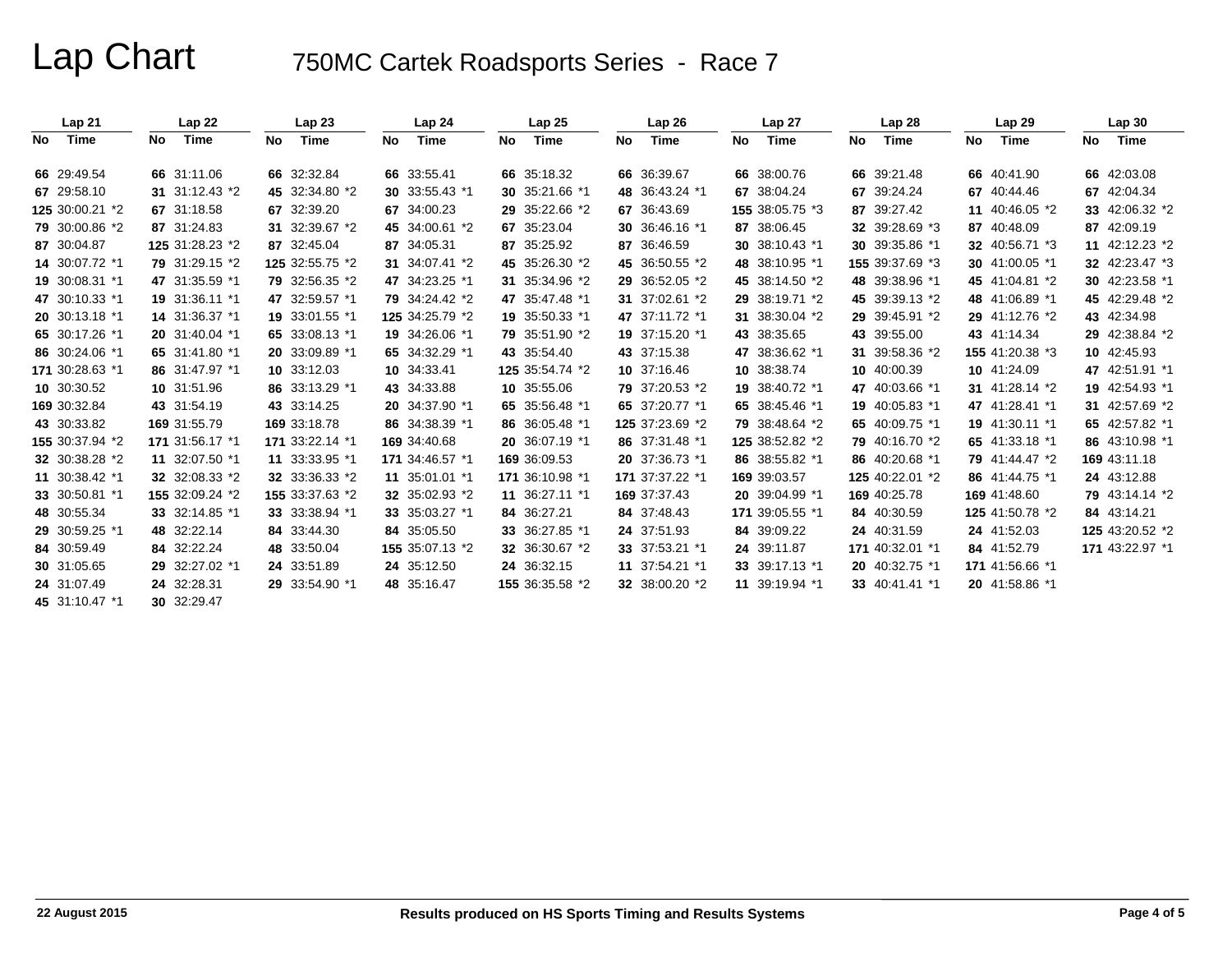|    | Lap <sub>31</sub> |    | Lap32           |    | Lap <sub>33</sub> |    | Lap <sub>34</sub> |    | Lap <sub>35</sub> |    | Lap36 |    | Lap <sub>37</sub> |    | Lap <sub>38</sub> |    | Lap <sub>39</sub> |    | Lap <sub>40</sub> |
|----|-------------------|----|-----------------|----|-------------------|----|-------------------|----|-------------------|----|-------|----|-------------------|----|-------------------|----|-------------------|----|-------------------|
| No | Time              | No | Time            | No | Time              | No | Time              | No | Time              | No | Time  | No | Time              | No | Time              | No | Time              | No | Time              |
|    | 66 43:24.50       |    | 66 44:44.96     |    | 67 46:05.73       |    |                   |    |                   |    |       |    |                   |    |                   |    |                   |    |                   |
|    | 67 43:25.24       |    | 67 44:45.94     |    | 66 46:06.49       |    |                   |    |                   |    |       |    |                   |    |                   |    |                   |    |                   |
|    | 20 43:27.58 *2    |    | 125 44:49.06 *3 |    | 79 46:09.82 *3    |    |                   |    |                   |    |       |    |                   |    |                   |    |                   |    |                   |
|    | 33 43:30.33 *2    |    | 171 44:49.40 *2 |    | 87 46:14.73       |    |                   |    |                   |    |       |    |                   |    |                   |    |                   |    |                   |
|    | 87 43:32.07       |    | 87 44:52.79     |    | 125 46:19.41 *3   |    |                   |    |                   |    |       |    |                   |    |                   |    |                   |    |                   |
|    | 11 43:39.14 *2    |    | 20 44:55.24 *2  |    | 33 46:20.60 *2    |    |                   |    |                   |    |       |    |                   |    |                   |    |                   |    |                   |
|    | 30 43:49.21 *1    |    | 33 44:55.56 *2  |    | 20 46:21.54 *2    |    |                   |    |                   |    |       |    |                   |    |                   |    |                   |    |                   |
|    | 32 43:53.81 *3    |    | 11 45:05.10 *2  |    | 171 46:23.04 *2   |    |                   |    |                   |    |       |    |                   |    |                   |    |                   |    |                   |
|    | 45 43:54.17 *2    |    | 30 45:13.94 *1  |    | 11 46:31.05 *2    |    |                   |    |                   |    |       |    |                   |    |                   |    |                   |    |                   |
|    |                   |    |                 |    |                   |    |                   |    |                   |    |       |    |                   |    |                   |    |                   |    |                   |
|    | 43 43:55.25       |    | 43 45:15.97     |    | 43 46:35.35       |    |                   |    |                   |    |       |    |                   |    |                   |    |                   |    |                   |
|    | 29 44:06.58 *2    |    | 32 45:22.09 *3  |    | 30 46:38.82 *1    |    |                   |    |                   |    |       |    |                   |    |                   |    |                   |    |                   |
|    | 10 44:09.00       |    | 10 45:30.97     |    | 45 46:45.82 *3    |    |                   |    |                   |    |       |    |                   |    |                   |    |                   |    |                   |
|    | 47 44:14.75 *1    |    | 29 45:34.28 *2  |    | 32 46:49.48 *3    |    |                   |    |                   |    |       |    |                   |    |                   |    |                   |    |                   |
|    | 19 44:20.25 *1    |    | 47 45:37.60 *1  |    | 10 46:53.08       |    |                   |    |                   |    |       |    |                   |    |                   |    |                   |    |                   |
|    | 65 44:22.09 *1    |    | 19 45:44.63 *1  |    | 47 47:01.36 *1    |    |                   |    |                   |    |       |    |                   |    |                   |    |                   |    |                   |
|    | 31 44:26.21 *2    |    | 65 45:45.64 *1  |    | 29 47:01.98 *2    |    |                   |    |                   |    |       |    |                   |    |                   |    |                   |    |                   |
|    | 24 44:33.35       |    | 31 45:53.23 *2  |    | 19 47:09.26 *1    |    |                   |    |                   |    |       |    |                   |    |                   |    |                   |    |                   |
|    | 169 44:34.59      |    | 24 45:53.69     |    | 65 47:11.94 *1    |    |                   |    |                   |    |       |    |                   |    |                   |    |                   |    |                   |
|    | 84 44:34.88       |    | 84 45:55.78     |    | 24 47:17.54       |    |                   |    |                   |    |       |    |                   |    |                   |    |                   |    |                   |
|    | 86 44:36.71 *1    |    | 169 45:58.14    |    | 84 47:18.20       |    |                   |    |                   |    |       |    |                   |    |                   |    |                   |    |                   |
|    | 79 44:41.61 *2    |    | 86 46:01.02 *1  |    | 169 47:21.04      |    |                   |    |                   |    |       |    |                   |    |                   |    |                   |    |                   |
|    |                   |    |                 |    | 31 $47:21.04*2$   |    |                   |    |                   |    |       |    |                   |    |                   |    |                   |    |                   |
|    |                   |    |                 |    | 86 47:26.57 *1    |    |                   |    |                   |    |       |    |                   |    |                   |    |                   |    |                   |
|    |                   |    |                 |    |                   |    |                   |    |                   |    |       |    |                   |    |                   |    |                   |    |                   |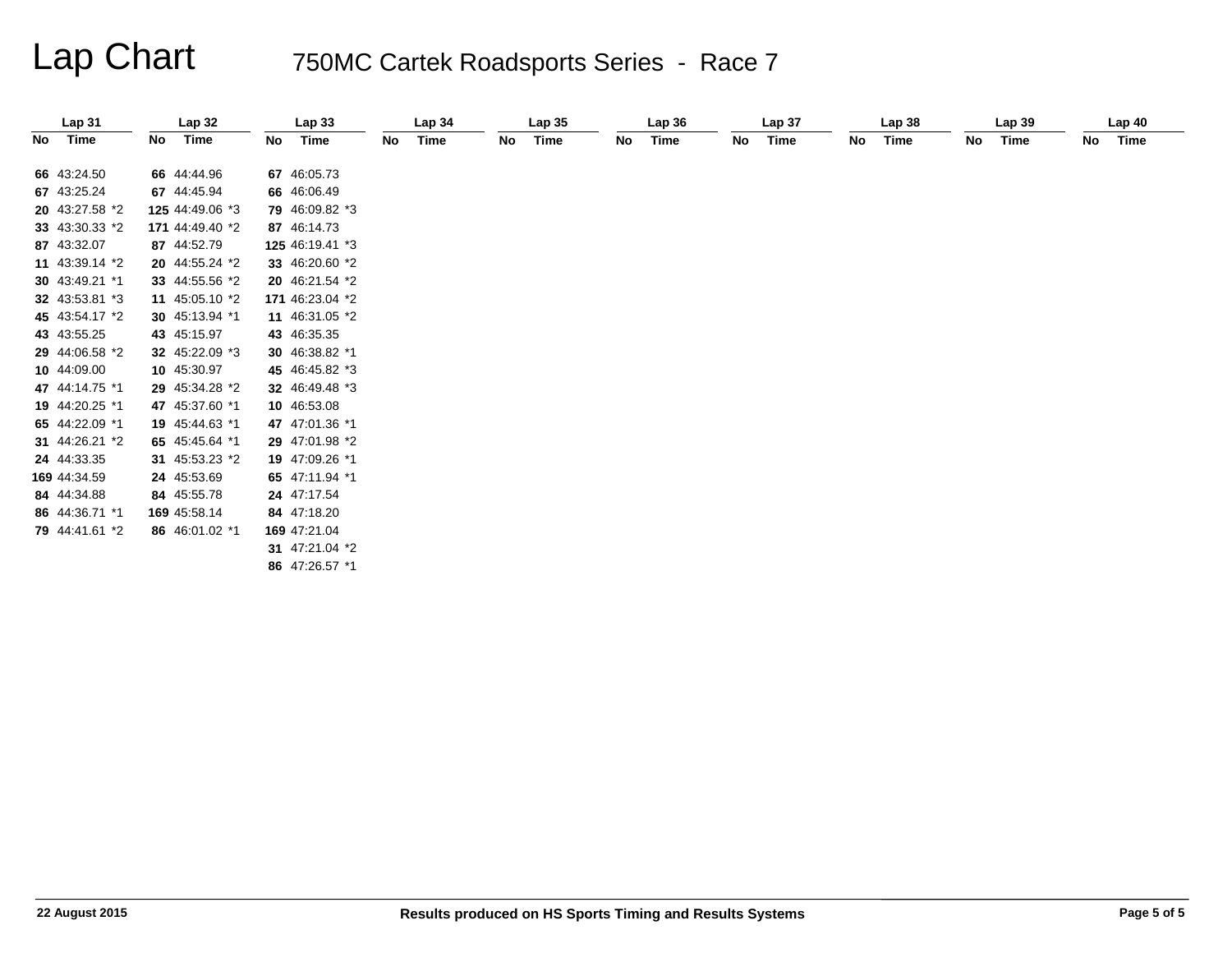## **750MC Cartek Roadsports Series**

#### **LAP TIMES - Race 7**

| 8  |              | <b>Mark FLOWER</b>       |                                |              |               |                            |                |                |         |                            |                 |
|----|--------------|--------------------------|--------------------------------|--------------|---------------|----------------------------|----------------|----------------|---------|----------------------------|-----------------|
|    | Lap          | -1                       | 2 <sup>1</sup>                 | $\mathbf{3}$ | 4             | 5 <sub>5</sub>             | $6\phantom{a}$ | $\overline{7}$ | 8       | 9                          | 10 <sub>1</sub> |
|    | 1            | 1:35.51                  | 1:26.25                        | 1:22.39      | 1:19.62       | 1:19.30                    | 1:19.75        | 1:19.11        | 1:20.19 | 1:21.10                    | 1:28.50         |
| 10 |              | <b>Allan GIBSON</b>      |                                |              |               |                            |                |                |         |                            |                 |
|    | Lap          | 1                        | $\overline{2}$                 | $\mathbf{3}$ | 4             | $5\phantom{.0}$            | 6              | $\mathbf{7}$   | 8       | $\boldsymbol{9}$           | 10 <sub>1</sub> |
|    | $\mathbf 1$  | 1:24.97                  | 1:22.50                        | 1:21.80      | 1:21.81       | 1:23.01                    | 1:22.18        | 1:22.06        | 1:23.46 | 1:22.75                    | 1:20.91         |
|    | 11           | 1:21.49                  | 1:23.24                        | 3:08.16      | 1:21.52       | 1:21.62                    | 1:21.94        | 1:23.26        | 1:20.85 | 1:19.95                    | 1:21.58         |
|    | 21           | 1:21.46                  | 1:21.44                        | 1:20.07      | 1:21.38       | 1:21.65                    | 1:21.40        | 1:22.28        | 1:21.65 | 1:23.70                    | 1:21.84         |
|    | 31           | 1:23.07                  | 1:21.97                        | 1:22.11      |               |                            |                |                |         |                            |                 |
| 11 |              | <b>Phil HUTCHINS</b>     |                                |              |               |                            |                |                |         |                            |                 |
|    | Lap          | 1                        | $\overline{2}$                 | $\mathbf{3}$ | 4             | 5 <sub>5</sub>             | 6              | $\overline{7}$ | 8       | $\overline{9}$             | 10 <sub>1</sub> |
|    | $\mathbf{1}$ | 1:39.54                  | 1:29.92                        | 1:26.97      | 1:27.08       | 1:26.98                    | 1:26.66        | 1:26.94        | 1:27.87 | 1:26.47                    | 1:25.25         |
|    | 11           | 1:27.91                  | 1:27.33                        | 1:31.12      | 2:47.82       | 1:26.90                    | 1:27.47        | 1:27.27        | 1:26.01 | 1:26.16                    | 1:26.75         |
|    | 21           | 1:29.08                  | 1:26.45                        | 1:27.06      | 1:26.10       | 1:27.10                    | 1:25.73        | 1:26.11        | 1:26.18 | 1:26.91                    | 1:25.96         |
|    | 31           | 1:25.95                  |                                |              |               |                            |                |                |         |                            |                 |
| 12 |              | <b>Susanna KENNISTON</b> |                                |              |               |                            |                |                |         |                            |                 |
|    | Lap          | 1                        | $\overline{2}$                 | $\mathbf{3}$ | 4             | $5\phantom{a}$             | 6              | $\overline{7}$ | 8       | 9                          | 10 <sub>1</sub> |
|    | $1 \quad$    | 1:44.07                  | 1:29.71                        | 1:30.47      | 1:28.41       | 1:27.97                    | 1:28.52        | 1:42.84        |         |                            |                 |
| 14 |              | <b>Antony WILSON</b>     |                                |              |               |                            |                |                |         |                            |                 |
|    | Lap          | 1                        | 2 <sup>1</sup>                 | $\mathbf{3}$ | 4             | 5 <sub>5</sub>             | 6              | $\mathbf{7}$   | 8       | 9                          | 10 <sub>1</sub> |
|    | 1            | 1:36.01                  | 1:28.40                        | 1:24.19      | 1:25.54       | 1:24.34                    | 1:23.41        | 1:24.40        | 1:29.04 | 1:27.74                    | 1:25.39         |
|    | 11           | 1:25.51                  | 1:25.16                        | 1:23.22      | 1:23.67       | 1:25.66                    | 2:50.70        | 1:26.22        | 1:28.19 | 1:27.35                    | 1:23.58         |
|    | 21           | 1:28.65                  |                                |              |               |                            |                |                |         |                            |                 |
| 19 |              | <b>Andrew STACEY</b>     |                                |              |               |                            |                |                |         |                            |                 |
|    | Lap          | 1                        | $\mathbf{2}$                   | $\mathbf{3}$ | 4             | $5\phantom{a}$             | 6              | $\overline{7}$ | 8       | 9                          | 10 <sub>1</sub> |
|    | $\mathbf{1}$ | 1:37.77                  | 1:27.03                        | 1:25.04      | 1:24.68       | 1:24.35                    | 1:25.14        | 1:24.88        | 1:27.26 | 1:27.78                    | 1:25.34         |
|    | 11           | 1:25.06                  | 1:25.35                        | 1:23.33      | 1:32.07       | 2:41.54                    | 1:27.29        | 1:25.01        | 1:27.57 | 1:26.47                    | 1:25.35         |
|    | 21           | 1:27.80                  | 1:25.44                        | 1:24.51      | 1:24.27       | 1:24.87                    | 1:25.52        | 1:25.11        | 1:24.28 | 1:24.82                    | 1:25.32         |
|    |              | 31  1:24.38  1:24.63     |                                |              |               |                            |                |                |         |                            |                 |
| 20 |              | <b>Tina COOPER</b>       |                                |              |               |                            |                |                |         |                            |                 |
|    | Lap          | $\sim$ 1.                |                                |              | 2 3 4 5 6 7 8 |                            |                |                |         | $\overline{\phantom{a}}$ 9 | $\overline{10}$ |
|    |              |                          | 1:26.65                        | 1:25.60      | 1:24.50       | 1:23.92                    | 1:23.67        | 1:25.51        | 1:29.70 | 1:26.75                    | 1:26.06         |
|    | 11           | 1:25.88                  | 1:25.60                        | 1:22.94      | 1:23.15       | 1:23.81                    | 1:26.64        | 2:52.45        | 1:28.04 | 1:30.69                    | 1:26.71         |
|    | 21           | 1:26.86                  | 1:29.85                        | 1:28.01      | 1:29.29       | 1:29.54                    | 1:28.26        | 1:27.76        | 1:26.11 | 1:28.72                    | 1:27.66         |
|    |              | 31  1:26.30              |                                |              |               |                            |                |                |         |                            |                 |
| 24 |              | <b>Rob HORSFIELD</b>     |                                |              |               |                            |                |                |         |                            |                 |
|    | Lap          |                          | $1 \qquad 2 \qquad 3 \qquad 4$ |              |               | $\overline{\phantom{1}}$ 5 |                | 6 7 8          |         | $\overline{\phantom{a}}$ 9 | $\overline{10}$ |
|    | $1 \quad$    | 1:27.55                  | 1:19.32                        | 1:18.95      | 1:19.22       | 1:20.20                    | 1:20.27        | 1:20.18        | 1:25.81 | 1:23.41                    | 1:23.76         |
|    | 11           | 1:22.18                  | 1:21.04                        | 1:23.72      | 4:00.43       | 1:19.19                    | 1:18.94        | 1:20.62        | 1:20.05 | 1:19.86                    | 1:21.48         |
|    | 21           | 1:21.31                  | 1:20.82                        | 1:23.58      | 1:20.61       | 1:19.65                    | 1:19.78        | 1:19.94        | 1:19.72 | 1:20.44                    | 1:20.85         |
|    | 31           | 1:20.47                  | 1:20.34                        | 1:23.85      |               |                            |                |                |         |                            |                 |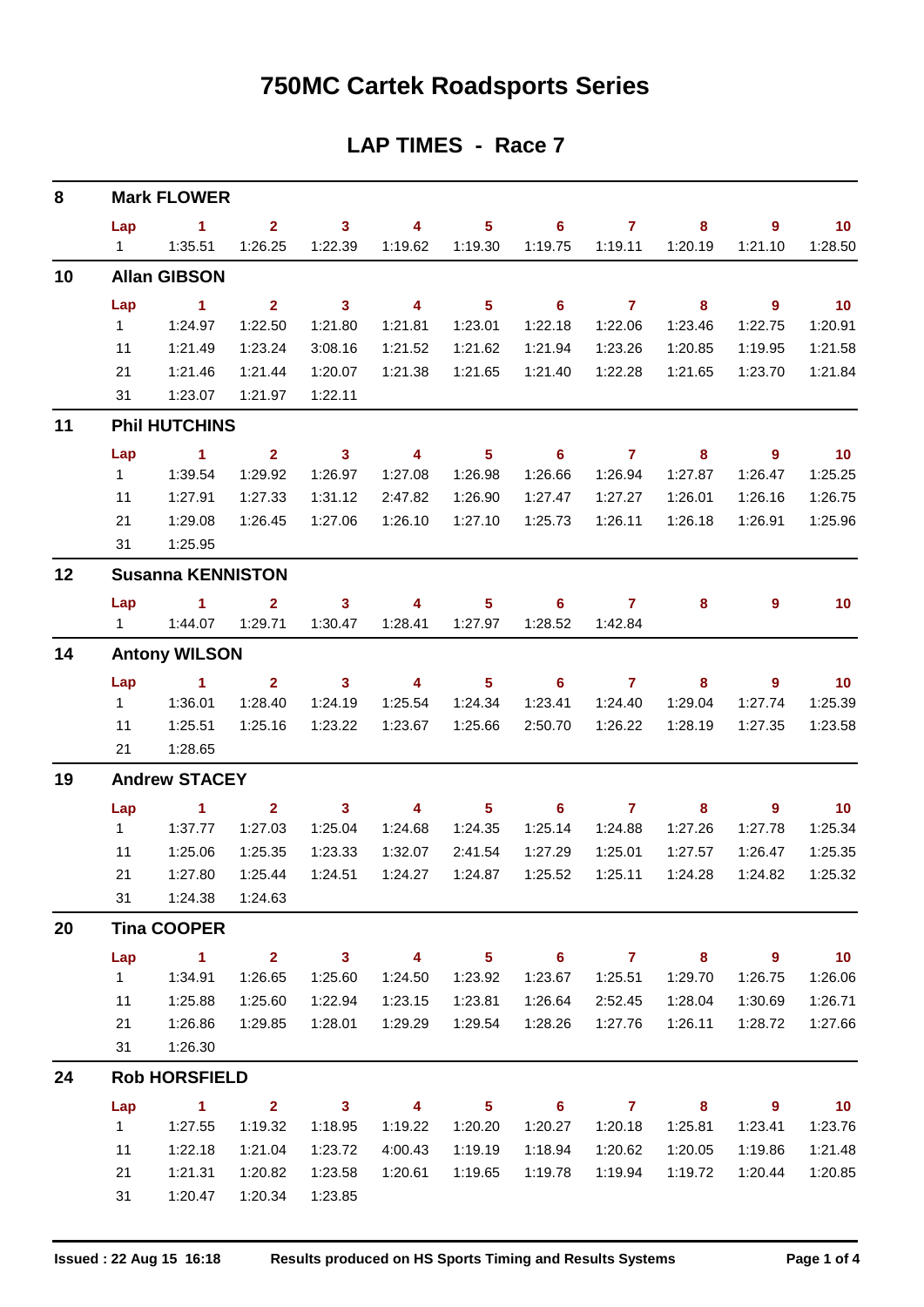| 29 | <b>Martin FAHY</b>     |                        |                         |                            |                         |                            |                            |                     |                            |                            |                 |  |
|----|------------------------|------------------------|-------------------------|----------------------------|-------------------------|----------------------------|----------------------------|---------------------|----------------------------|----------------------------|-----------------|--|
|    | Lap                    | $\sim$ 1               | 2 <sup>7</sup>          | $\overline{\mathbf{3}}$    | $\overline{4}$          | $\overline{\phantom{0}}$ 5 | $\overline{\phantom{a}}$ 6 | $\overline{7}$      | 8                          | - 9                        | $\overline{10}$ |  |
|    | 1                      | 1:39.05                | 1:29.84                 | 1:27.99                    | 1:30.73                 | 1:27.42                    | 1:28.49                    | 1:28.59             | 1:30.66                    | 1:27.84                    | 1:26.83         |  |
|    | 11                     | 1:26.88                | 1:26.86                 | 1:29.53                    | 1:27.52                 | 1:27.04                    | 1:28.78                    | 1:30.22             | 2:51.07                    | 1:27.28                    | 1:26.63         |  |
|    | 21                     | 1:27.77                | 1:27.88                 | 1:27.76                    | 1:29.39                 | 1:27.66                    | 1:26.20                    | 1:26.85             | 1:26.08                    | 1:27.74                    | 1:27.70         |  |
|    | 31                     | 1:27.70                |                         |                            |                         |                            |                            |                     |                            |                            |                 |  |
| 30 |                        | <b>Martin FARRELLY</b> |                         |                            |                         |                            |                            |                     |                            |                            |                 |  |
|    | Lap                    | $\sim$ 1               | $\mathbf{2}$            | $\overline{\phantom{a}}$ 3 | $\overline{\mathbf{4}}$ | $\overline{\phantom{1}}$ 5 | $\overline{\phantom{a}}$ 6 | $\overline{7}$      | $\overline{\mathbf{8}}$    | $\overline{\phantom{a}}$ 9 | $\overline{10}$ |  |
|    | $1 \quad$              | 1:32.63                | 1:24.58                 | 1:24.78                    | 1:24.67                 | 1:24.95                    | 1:24.71                    | 1:26.67             | 1:25.15                    | 1:24.30                    | 1:24.68         |  |
|    | 11                     | 1:24.67                | 1:23.69                 | 1:24.32                    | 1:23.88                 | 1:24.46                    | 1:24.93                    | 1:28.53             | 2:38.54                    | 1:25.61                    | 1:25.60         |  |
|    | 21                     | 1:24.30                | 1:23.82                 | 1:25.96                    | 1:26.23                 | 1:24.50                    | 1:24.27                    | 1:25.43             | 1:24.19                    | 1:23.53                    | 1:25.63         |  |
|    | 31                     | 1:24.73                | 1:24.88                 |                            |                         |                            |                            |                     |                            |                            |                 |  |
| 31 |                        | <b>George HOUGHAM</b>  |                         |                            |                         |                            |                            |                     |                            |                            |                 |  |
|    | Lap                    | $\sim$ 1               | $\overline{\mathbf{2}}$ | $\overline{\phantom{a}}$ 3 | $\overline{\mathbf{4}}$ | $\overline{\phantom{0}}$ 5 | $\overline{\phantom{0}}$ 6 | $\overline{7}$      | $\overline{\phantom{a}}$ 8 | $\overline{\phantom{a}}$ 9 | $\overline{10}$ |  |
|    | 1                      | 1:41.82                | 1:30.76                 | 1:29.10                    | 1:28.75                 | 1:28.81                    | 1:28.56                    | 1:28.04             | 1:30.44                    | 1:27.94                    | 1:28.53         |  |
|    | 11                     | 1:28.89                | 1:28.17                 | 1:28.24                    | 1:35.85                 | 2:51.67                    | 1:27.62                    | 1:27.10             | 1:27.46                    | 1:26.45                    | 1:28.23         |  |
|    | 21                     | 1:27.24                | 1:27.74                 | 1:27.55                    | 1:27.65                 | 1:27.43                    | 1:28.32                    | 1:29.78             | 1:29.55                    | 1:28.52                    | 1:27.02         |  |
|    | 31                     | 1:27.81                |                         |                            |                         |                            |                            |                     |                            |                            |                 |  |
| 32 | <b>Kelly WILLIAMS</b>  |                        |                         |                            |                         |                            |                            |                     |                            |                            |                 |  |
|    | Lap                    | $\sim$ 1               | $\mathbf{2}$            | $\overline{\mathbf{3}}$    | $\overline{4}$          | $\overline{\phantom{0}}$ 5 |                            | $6 \qquad \qquad 7$ | 8                          | - 9                        | $\overline{10}$ |  |
|    | 1                      | 1:45.10                | 1:30.35                 | 1:30.79                    | 1:31.63                 | 1:31.92                    | 1:31.52                    | 1:34.78             | 1:32.12                    | 1:32.47                    | 1:32.10         |  |
|    | 11                     | 1:28.91                | 1:31.48                 | 1:30.82                    | 1:55.20                 | 1:36.69                    | 2:38.68                    | 1:27.10             | 1:27.08                    | 1:29.54                    | 1:30.05         |  |
|    | 21                     | 1:28.00                | 1:26.60                 | 1:27.74                    | 1:29.53                 | 1:28.49                    | 1:28.02                    | 1:26.76             | 1:30.34                    | 1:28.28                    | 1:27.39         |  |
| 33 |                        | <b>Alex KNIGHT</b>     |                         |                            |                         |                            |                            |                     |                            |                            |                 |  |
|    | Lap                    | $\sim$ $\sim$ 1.       | $2^{\circ}$             | $\overline{\mathbf{3}}$    | $\overline{4}$          | $\overline{\phantom{0}}$ 5 | $\overline{\phantom{a}}$ 6 | $\overline{7}$      | $\overline{\mathbf{8}}$    | $\overline{\phantom{a}}$ 9 | $\overline{10}$ |  |
|    | $1 \quad$              | 1:37.32                | 1:30.20                 | 1:27.13                    | 1:28.49                 | 1:28.20                    | 1:26.79                    | 1:26.56             | 1:27.81                    | 1:26.24                    | 1:25.24         |  |
|    | 11                     | 1:36.67                | 1:27.62                 | 1:27.33                    | 1:27.97                 | 1:30.38                    | 1:29.12                    | 2:54.03             | 1:24.26                    | 1:24.58                    | 1:24.87         |  |
|    | 21                     | 1:24.04                | 1:24.09                 | 1:24.33                    | 1:24.58                 | 1:25.36                    | 1:23.92                    | 1:24.28             | 1:24.91                    | 1:24.01                    | 1:25.23         |  |
|    | 31                     | 1:25.04                |                         |                            |                         |                            |                            |                     |                            |                            |                 |  |
| 43 | <b>Lewis BATCHELOR</b> |                        |                         |                            |                         |                            |                            |                     |                            |                            |                 |  |
|    | Lap                    | $\mathbf{1}$           | $\overline{2}$          | $\mathbf{3}$               | $\overline{\mathbf{4}}$ | 5 <sup>5</sup>             | $6\phantom{1}$             | $\overline{7}$      | 8                          | 9                          | 10              |  |
|    | $\mathbf{1}$           | 1:29.52                | 1:21.36                 | 1:21.66                    | 1:21.74                 | 1:20.94                    | 1:20.37                    | 1:20.70             | 1:20.91                    | 1:22.91                    | 1:21.14         |  |
|    | 11                     | 1:21.71                | 1:24.08                 | 1:21.43                    | 1:20.93                 | 1:20.09                    | 1:19.24                    | 3:26.94             | 1:19.79                    | 1:19.73                    | 1:19.04         |  |
|    | 21                     | 1:19.59                | 1:20.37                 | 1:20.06                    | 1:19.63                 | 1:20.52                    | 1:20.98                    | 1:20.27             | 1:19.35                    | 1:19.34                    | 1:20.64         |  |
|    | 31                     | 1:20.27                | 1:20.72                 | 1:19.38                    |                         |                            |                            |                     |                            |                            |                 |  |
| 45 | <b>Wayne LEWIS</b>     |                        |                         |                            |                         |                            |                            |                     |                            |                            |                 |  |
|    | Lap                    | $\mathbf{1}$           | $\overline{2}$          | 3 <sup>7</sup>             | $\overline{\mathbf{4}}$ | 5 <sup>5</sup>             | $6\phantom{1}$             | $\overline{7}$      | 8                          | 9                          | 10 <sub>1</sub> |  |
|    | $\mathbf{1}$           | 1:38.01                | 1:27.10                 | 1:25.52                    | 1:24.74                 | 1:24.29                    | 1:25.71                    | 1:25.90             | 1:33.20                    | 3:58.35                    | 1:24.27         |  |
|    | 11                     | 1:23.73                | 1:23.16                 | 1:23.53                    | 1:24.87                 | 1:24.93                    | 1:25.20                    | 1:24.64             | 1:24.59                    | 1:23.73                    | 1:25.00         |  |
|    | 21                     | 1:24.33                | 1:25.81                 | 1:25.69                    | 1:24.25                 | 1:23.95                    | 1:24.63                    | 1:25.68             | 1:24.67                    | 1:24.69                    | 1:25.65         |  |
| 47 | <b>Richard COOKE</b>   |                        |                         |                            |                         |                            |                            |                     |                            |                            |                 |  |
|    | Lap                    | $\blacktriangleleft$   | $\overline{2}$          | $\mathbf{3}$               | 4                       | 5 <sup>5</sup>             | $6\phantom{1}6$            | $\overline{7}$      | 8                          | $\overline{9}$             | 10              |  |
|    | 1                      | 1:40.06                | 1:30.15                 | 1:27.23                    | 1:24.62                 | 1:23.39                    | 1:22.42                    | 1:24.41             | 1:24.89                    | 1:26.26                    | 1:24.32         |  |
|    | 11                     | 1:24.25                | 1:22.78                 | 1:23.33                    | 1:23.03                 | 1:23.94                    | 1:29.29                    | 2:57.21             | 1:25.79                    | 1:26.08                    | 1:26.88         |  |
|    |                        |                        |                         |                            |                         |                            |                            |                     |                            |                            |                 |  |
|    | 21                     | 1:25.26                | 1:23.98                 | 1:23.68                    | 1:24.23                 | 1:24.24                    | 1:24.90                    | 1:27.04             | 1:24.75                    | 1:23.50                    | 1:22.84         |  |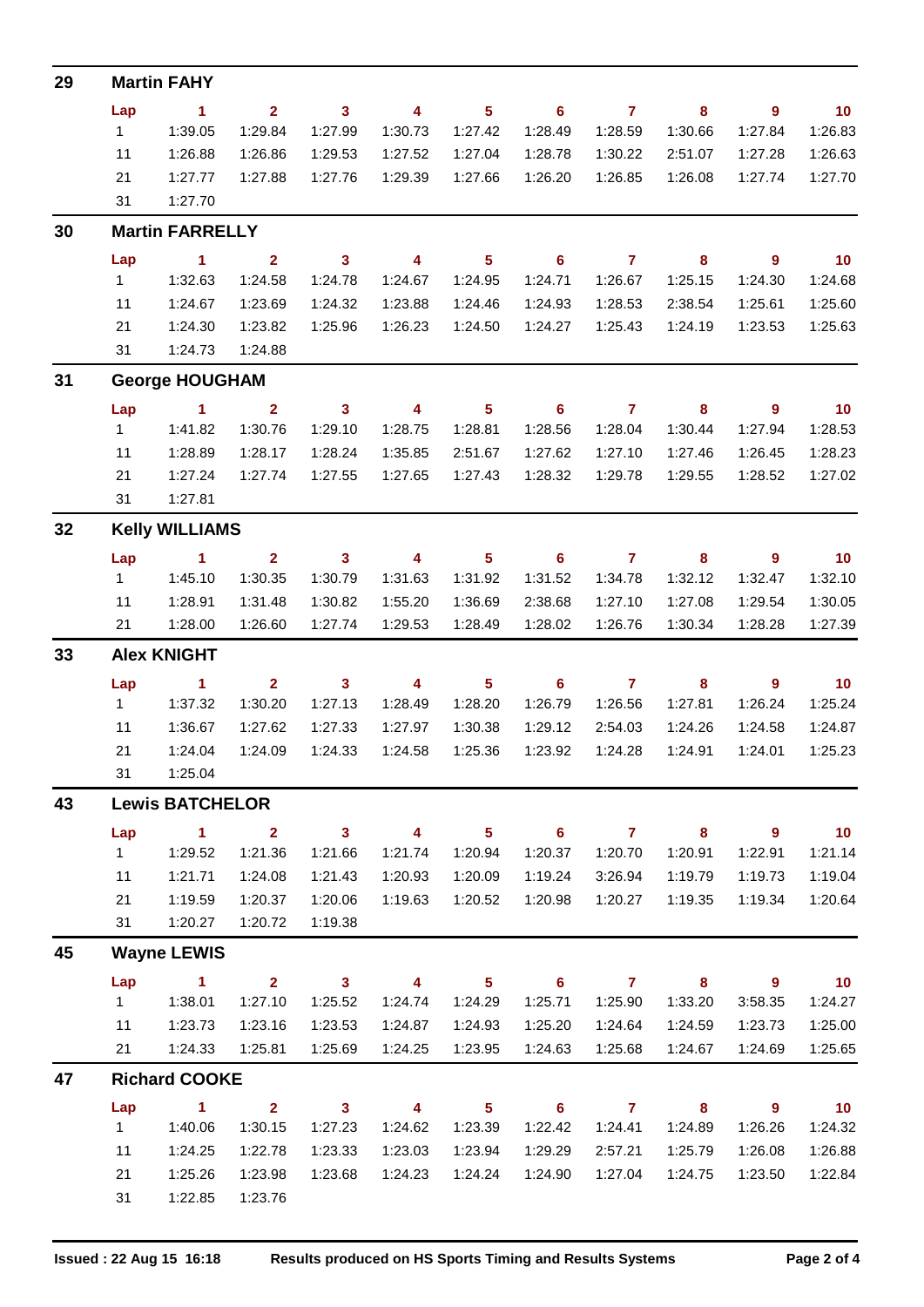| 48 | <b>George WRIGHT</b>   |                                          |                         |                            |                         |                            |                            |                        |                                             |                            |                      |  |
|----|------------------------|------------------------------------------|-------------------------|----------------------------|-------------------------|----------------------------|----------------------------|------------------------|---------------------------------------------|----------------------------|----------------------|--|
|    | Lap                    | $\sim$ 1                                 | $2^{\circ}$             | $\overline{\mathbf{3}}$    | $\overline{\mathbf{4}}$ | $5 -$                      | $\overline{\phantom{0}}$ 6 | $\overline{7}$         | 8                                           | $9^{\circ}$                | $\overline{10}$      |  |
|    | $1 \quad$              | 1:31.26                                  | 1:23.94                 | 1:23.37                    | 1:22.90                 | 1:22.69                    | 1:22.33                    | 1:22.55                | 1:23.17                                     | 1:22.13                    | 1:23.10              |  |
|    | 11                     | 1:22.55                                  | 1:22.15                 | 1:22.03                    | 1:22.51                 | 1:22.01                    | 3:05.44                    | 1:23.95                | 1:24.22                                     | 1:23.44                    | 1:23.98              |  |
|    |                        | 21   1:25.62                             | 1:26.80                 | 1:27.90                    | 1:26.43                 | 1:26.77                    | 1:27.71                    | 1:28.01                | 1:27.93                                     |                            |                      |  |
| 50 |                        | <b>Gregory BARLOW</b>                    |                         |                            |                         |                            |                            |                        |                                             |                            |                      |  |
|    |                        | Lap 1 2                                  |                         | $3 \t 4$                   |                         | $\overline{\phantom{0}}$ 5 |                            | 67                     | $\overline{\mathbf{8}}$                     | $9^{\circ}$                | $\overline{10}$      |  |
|    |                        | 1 1:42.24                                | 1:30.62                 | 1:30.60                    | 1:27.23                 | 1:28.83                    | 1:28.58                    | 1:28.18                | 1:30.38                                     | 1:28.27                    | 1:30.70              |  |
|    |                        | 11  1:29.63                              | 3:07.73                 | 1:27.86                    | 1:27.99                 | 1:27.63                    | 1:28.82                    | 1:53.18                |                                             |                            |                      |  |
| 55 | <b>Kevin GORE</b>      |                                          |                         |                            |                         |                            |                            |                        |                                             |                            |                      |  |
|    | Lap                    | $\sim$ $\sim$ 1                          | $\overline{\mathbf{2}}$ | $\overline{\mathbf{3}}$    | $\overline{\mathbf{4}}$ | 5 <sub>5</sub>             |                            | $6 \t 7$               | 8                                           | $9^{\circ}$                | $\overline{10}$      |  |
|    | $1 \quad$              | 1:38.21                                  | 1:31.67                 | 1:29.67                    | 1:28.42                 | 1:26.65                    | 1:29.25                    | 1:29.79                | 1:29.89                                     | 1:31.11                    | 1:29.86              |  |
|    |                        | 11  4:17.67  1:27.24                     |                         | 1:27.56                    | 1:25.82                 | 1:38.89                    |                            |                        |                                             |                            |                      |  |
| 65 |                        | <b>Christopher FELLOWS</b>               |                         |                            |                         |                            |                            |                        |                                             |                            |                      |  |
|    | Lap                    | $\sim$ 1 $\sim$ 2                        |                         |                            | $3 \t 4$                | $\sim$ 5                   |                            | $6 \qquad 7 \qquad 8$  |                                             | $\overline{\phantom{a}}$ 9 | $\overline{10}$      |  |
|    | $1 \quad \blacksquare$ | 1:40.71                                  | 1:29.99                 | 1:27.82                    | 1:25.82                 | 1:26.35                    | 1:25.11                    | 1:25.34                | 1:28.30                                     | 1:24.70                    | 1:24.94              |  |
|    | 11                     | 1:24.67                                  | 1:26.44                 | 1:24.91                    | 2:53.38                 | 1:25.43                    | 1:24.58                    | 1:25.54                | 1:24.02                                     | 1:24.79                    | 1:24.42              |  |
|    | 21                     | 1:24.54                                  | 1:26.33                 | 1:24.16                    | 1:24.19                 | 1:24.29                    | 1:24.69                    | 1:24.29                | 1:23.43                                     | 1:24.64                    | 1:24.27              |  |
|    |                        | 31  1:23.55                              | 1:26.30                 |                            |                         |                            |                            |                        |                                             |                            |                      |  |
| 66 |                        | <b>David GARDNER</b>                     |                         |                            |                         |                            |                            |                        |                                             |                            |                      |  |
|    | Lap<br>$1 \quad$       | $\overline{1}$ $\overline{2}$<br>1:31.41 | 1:20.41                 | 1:19.74                    | $3 \t 4 \t 5$           | 1:20.35                    |                            | $6$ $7$ $8$<br>1:20.52 |                                             | $\overline{\phantom{a}}$ 9 | $\sim$ 10<br>1:21.37 |  |
|    |                        |                                          |                         |                            | 1:20.30                 |                            | 1:19.79                    |                        | 1:20.75                                     | 1:21.95                    |                      |  |
|    | 11                     | 1:21.47                                  | 1:20.43                 | 1:20.75                    | 1:21.23                 | 1:20.65                    | 1:20.77                    | 1:20.46                | 1:20.90                                     | 1:20.23                    | 2:43.90              |  |
|    | 21                     | 1:22.16<br>31   1:21.42                  | 1:21.52<br>1:20.46      | 1:21.78<br>1:21.53         | 1:22.57                 | 1:22.91                    | 1:21.35                    | 1:21.09                | 1:20.72                                     | 1:20.42                    | 1:21.18              |  |
| 67 |                        | <b>Lloyd CHAFER</b>                      |                         |                            |                         |                            |                            |                        |                                             |                            |                      |  |
|    |                        | Lap 1 2 3 4 5 6 7 8 9 10                 |                         |                            |                         |                            |                            |                        |                                             |                            |                      |  |
|    |                        |                                          |                         |                            |                         |                            |                            |                        | 1:20.99  1:20.25  1:19.97  1:20.08  1:20.72 | 1:20.83                    | 1:20.71              |  |
|    | 11                     | 1:20.32                                  | 1:21.39                 | 1:20.72                    | 1:21.91                 | 1:27.01                    | 2:37.67                    | 1:21.02                | 1:20.01                                     | 1:23.17                    | 1:21.69              |  |
|    | 21                     | 1:20.34                                  | 1:20.48                 | 1:20.62                    | 1:21.03                 | 1:22.81                    | 1:20.65                    | 1:20.55                | 1:20.00                                     | 1:20.22                    | 1:19.88              |  |
|    | 31                     | 1:20.90                                  | 1:20.70                 | 1:19.79                    |                         |                            |                            |                        |                                             |                            |                      |  |
| 69 | <b>David SLATER</b>    |                                          |                         |                            |                         |                            |                            |                        |                                             |                            |                      |  |
|    | Lap                    | $\sim$ 1                                 | $\overline{2}$          | 3 <sup>1</sup>             | $\overline{\mathbf{4}}$ | 5 <sup>1</sup>             | 6 <sup>1</sup>             | $\overline{7}$         | 8                                           | $9^{\circ}$                | 10 <sub>1</sub>      |  |
|    | 1                      | 1:30.18                                  | 1:24.37                 | 1:23.76                    | 1:22.70                 | 1:24.27                    | 1:22.98                    | 1:24.62                | 1:24.38                                     | 1:24.27                    | 1:24.86              |  |
|    | 11                     | 1:36.49                                  |                         |                            |                         |                            |                            |                        |                                             |                            |                      |  |
| 79 | <b>James CANFER</b>    |                                          |                         |                            |                         |                            |                            |                        |                                             |                            |                      |  |
|    | Lap                    | $\sim$ 1                                 | 2 <sup>1</sup>          | $\overline{\mathbf{3}}$    | $\overline{4}$          | 5 <sup>1</sup>             | 6                          | $\mathbf{7}$           | 8                                           | 9                          | 10 <sub>1</sub>      |  |
|    | 1                      | 1:39.16                                  | 2:08.12                 | 1:27.28                    | 1:27.54                 | 1:26.76                    | 1:29.26                    | 1:27.28                | 1:28.24                                     | 1:27.58                    | 1:30.74              |  |
|    | 11                     | 1:27.50                                  | 1:23.70                 | 2:51.25                    | 1:27.37                 | 1:28.44                    | 1:27.10                    | 1:27.38                | 1:27.78                                     | 1:28.38                    | 1:28.29              |  |
|    | 21                     | 1:27.20                                  | 1:28.07                 | 1:27.48                    | 1:28.63                 | 1:28.11                    | 1:28.06                    | 1:27.77                | 1:29.67                                     | 1:27.47                    | 1:28.21              |  |
| 84 | <b>Leon BIDGWAY</b>    |                                          |                         |                            |                         |                            |                            |                        |                                             |                            |                      |  |
|    | Lap                    | $\sim$ 1                                 | $\mathbf{2}$            | $\overline{\phantom{a}}$ 3 | $\overline{\mathbf{4}}$ | 5 <sup>1</sup>             | $6^{\circ}$                | $\overline{7}$         | 8                                           | $\overline{9}$             | 10 <sub>1</sub>      |  |
|    | 1                      | 1:34.24                                  | 1:26.75                 | 1:27.11                    | 1:24.96                 | 1:24.33                    | 1:23.11                    | 1:24.94                | 1:30.32                                     | 1:26.22                    | 1:24.63              |  |
|    | 11                     | 1:23.58                                  | 1:23.28                 | 1:24.01                    | 1:25.06                 | 1:32.26                    | 2:38.23                    | 1:21.11                | 1:21.46                                     | 1:21.10                    | 1:21.23              |  |
|    | 21                     | 1:21.56                                  | 1:22.75                 | 1:22.06                    | 1:21.20                 | 1:21.71                    | 1:21.22                    | 1:20.79                | 1:21.37                                     | 1:22.20                    | 1:21.42              |  |
|    | 31                     | 1:20.67                                  | 1:20.90                 | 1:22.42                    |                         |                            |                            |                        |                                             |                            |                      |  |